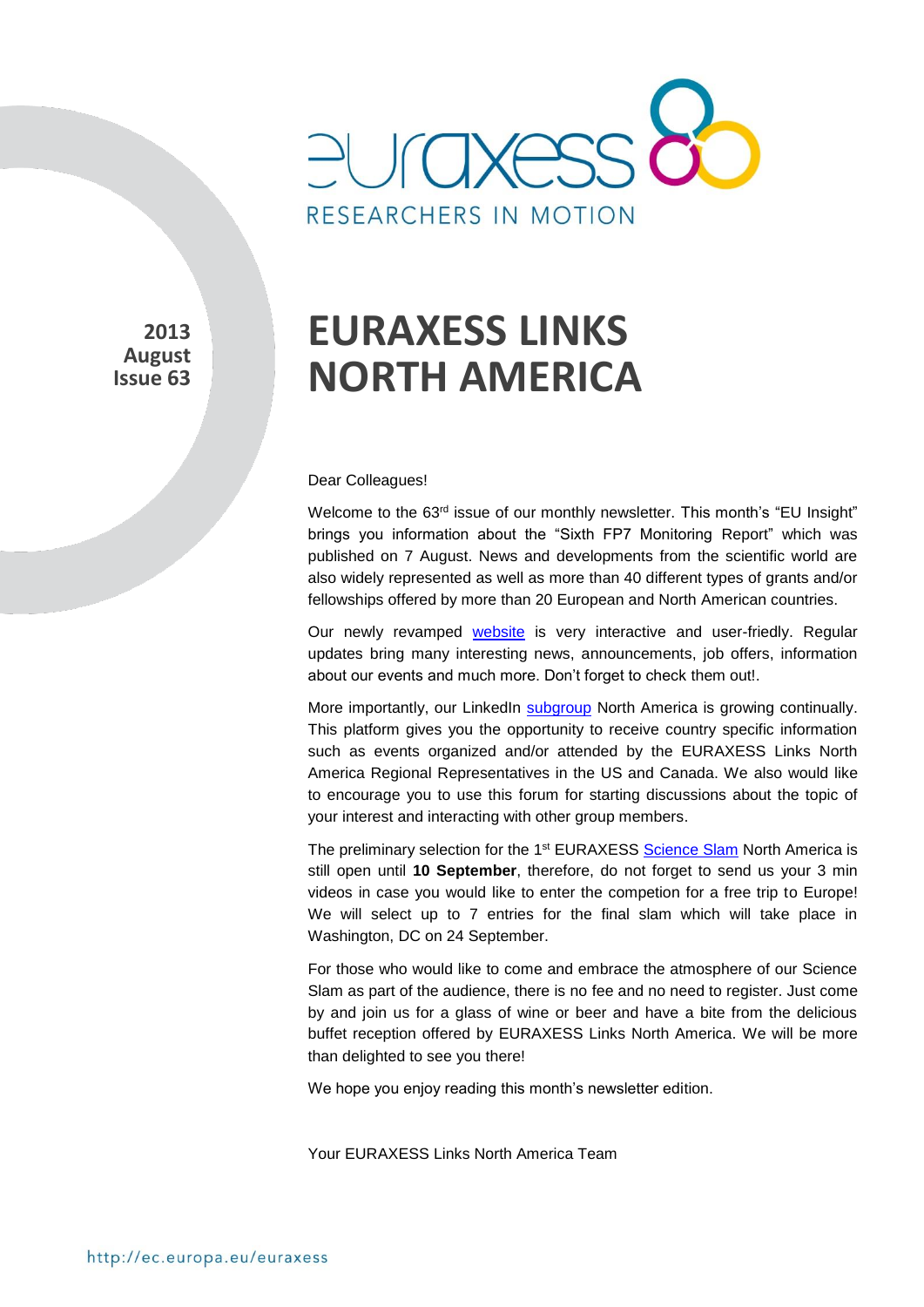# **Contents**

| 1              |                                                                          |
|----------------|--------------------------------------------------------------------------|
|                | The European Commission publishes latest monitoring report for FP7 5     |
| $\overline{2}$ |                                                                          |
|                | 2.1                                                                      |
|                | 2.2 Free American Chemical Society (ACS) webinar on July 31, 2013  7     |
|                | 2.3 EURAXESS Links North America at the NCURA 55th Annual Meeting        |
| 3              |                                                                          |
|                | 3.1 Homepage - HORIZON 2020 - EU Framework Programme for                 |
|                | 3.2 Improved waste recycling will benefit environment and boost European |
|                |                                                                          |
|                | 3.4 Creating value and reducing waste by exploiting animal by-products 9 |
|                |                                                                          |
|                | 3.6 Protecting Europe's crops and woodland from pests and pathogens  9   |
|                |                                                                          |
|                | 3.8 Bridging European biodiversity research with policy 10               |
|                | 3.9 Six EU Member States among the world's 10 most innovative 10         |
|                |                                                                          |
| 4              |                                                                          |
|                |                                                                          |
|                |                                                                          |
|                | 4.3 Europe: European Cooperation in Science and Technology (COST).11     |
|                |                                                                          |
|                | 4.5 Europe: European Respiratory Society: Short-Term Research            |
|                | 4.6 Europe: EMBO: ERS EMBO Fellowships: short-term Fellowships (1 to     |
|                | 4.7 Austria: Database of scholarships and research grants available 12   |

EURAXESS Links North America News is a monthly electronic newsletter, edited by EURAXESS Links North America, which provides information of specific interest to European and non-European researchers in the US who are interested in the European research landscape and conducting research in Europe or with European partners.

The information contained in this publication is intended for personal use only. It should not be taken in any way to reflect the views of the European Commission nor of the Delegation of the European Union to the US.

Please email to northamerica@euraxess.net for any comments on this newsletter, contributions you would like to make, if you think any other colleagues would be interested in receiving this newsletter, or if you wish to unsubscribe.

Editor: Viktoria BODNAROVA and Jean-Michel SERS, EURAXESS Links North America, Regional Representatives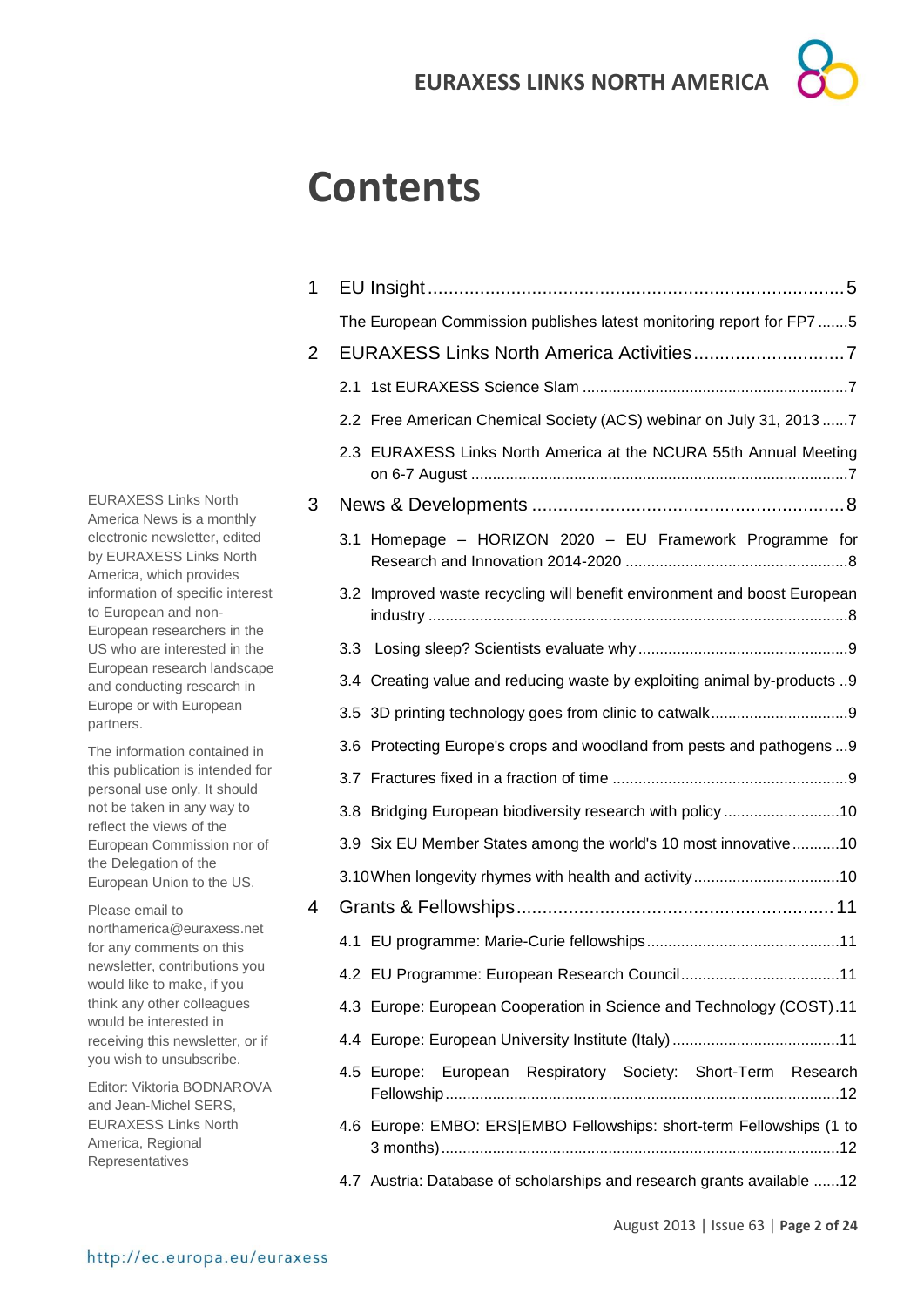| <b>EURAXESS LINKS NORTH AMERICA</b>                                                                                                            |
|------------------------------------------------------------------------------------------------------------------------------------------------|
|                                                                                                                                                |
|                                                                                                                                                |
| 4.10 Canada: Promoting Canada-EU research cooperation and mobility of                                                                          |
|                                                                                                                                                |
| 4.12Czech Republic: Fulbright Grants for U.S. Citizens 13                                                                                      |
| 4.13 Denmark: Funding programmes for research and innovation  13                                                                               |
| 4.14 France: Overview of research exchange programs 13                                                                                         |
| 4.15 Germany: funding and resources opportunities for graduate and<br>doctoral students, postdocs and faculty and researchers 14               |
| 4.16 Hungary: Brain Research Programs (call identifier: KTIA_NAP_13) 14                                                                        |
| 4.17 Iceland: International PhD programme at the European Molecular                                                                            |
|                                                                                                                                                |
| 4.19 Malta: University of Malta: Educational and Cultural Affairs Fellowships<br>15                                                            |
| 4.20 The Netherlands: Netherlands Organisation for Scientific Research<br>(NWO): Carribean research: a multidisciplinary approach 15           |
| 4.21 The Netherlands: Netherlands Organisation for Scientific Research                                                                         |
| 4.22 Poland: Foundation for Polish Science: Professor of Polish Studies at                                                                     |
| 4.23 Poland: Polish-U.S. Fulbright Commission: Fulbright U.S. Student                                                                          |
| 4.24 Slovakia: National Scholarship Program of the Slovak Republic:<br>Study/Research stay for PhD students (1 - 12 months) 16                 |
| 4.25 Slovakia: National Scholarship Program of the Slovak Republic:<br>Lecture/Research stay for university teachers, researchers and artists  |
| 4.26 Sweden: The Swedish Research Council Formas: Call for supporting<br>sustainable development in low-income countries - mobility grants for |

[4.27Sweden: The Swedish Research Council Formas: Grants for](#page-15-4)  [environmental toxicology research with activities in collaboration with](#page-15-4)  [the Swedish Toxicology Sciences Institute \(SweTox\)](#page-15-4) .........................16

[4.28Sweden: Swedish Research Council: Calls for proposals...................17](#page-16-0)

[4.29Switzerland: Swiss National Science Foundation: International](#page-16-1)  [Exploratory Workshops........................................................................17](#page-16-1)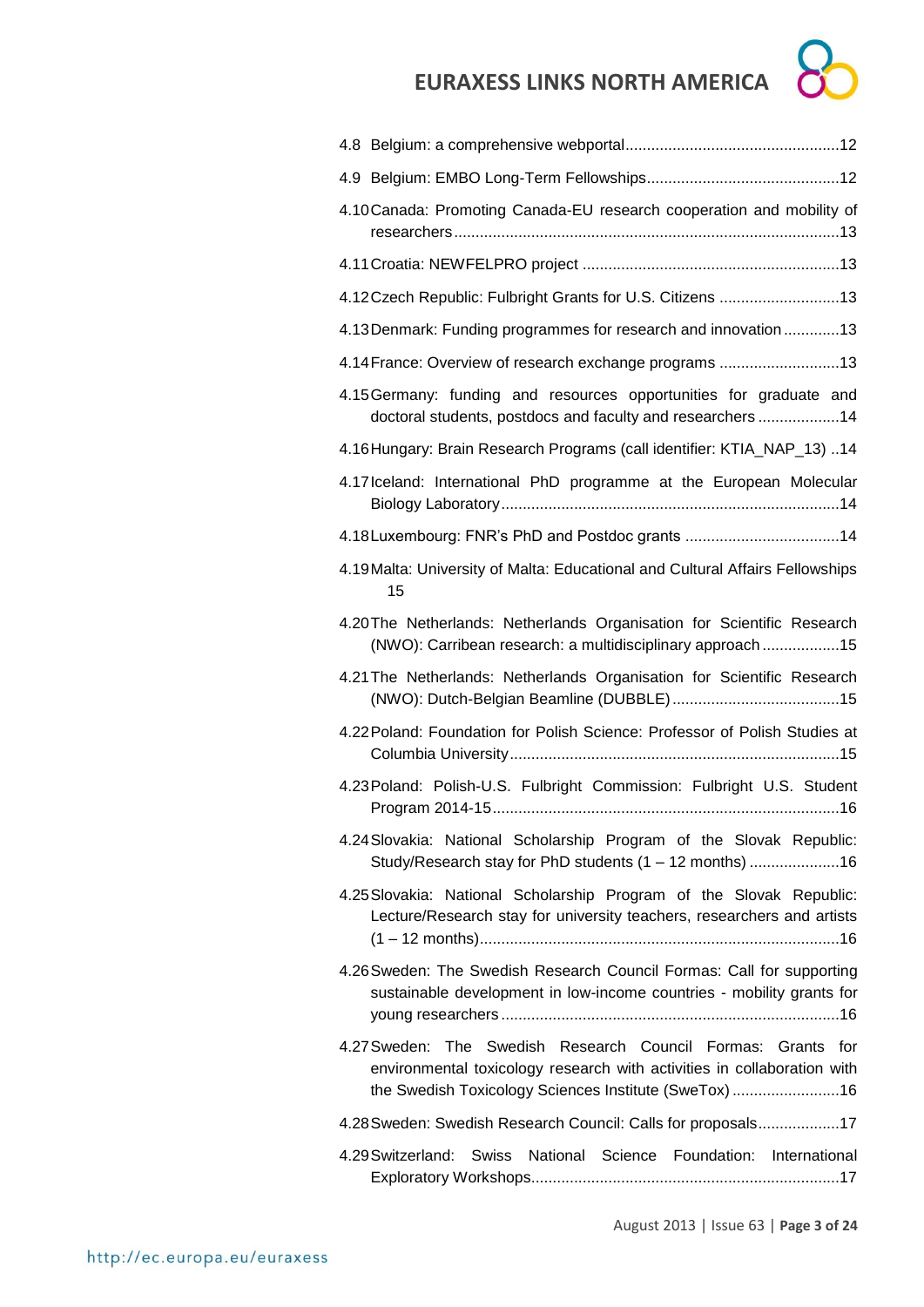

|   | 4.30 Turkey: The Scientific and Technological Research Council of Turkey<br>(TUBITAK): Research Fellowship Program for Foreign Citizens 18 |
|---|--------------------------------------------------------------------------------------------------------------------------------------------|
|   | 4.31 Turkey: TUBITAK: Fellowships for Visiting Scientists and Scientists on                                                                |
|   | 4.32UK: Biotechnology and Biological Sciences Research Council                                                                             |
|   | 4.33UK: Science and Technology Facilities Council (STFC): Ernest                                                                           |
|   | 4.34UK: Science and Technology Facilities Council (STFC): Returner                                                                         |
|   | 4.35UK: Natural Environment Research Council (NERC): Independent                                                                           |
|   | 4.36UK: Wellcome Trust: Training Fellowhips in Public Health and Tropical                                                                  |
|   | 4.37 UK: Wellcome Trust: Senior Fellowships in Public Health and Tropical                                                                  |
|   | 4.38 UK: Wellcome Trust: Intermediate Clinical Fellowships19                                                                               |
|   | 4.39UK: Wellcome Trust: Senior Research Fellowships in Basic Biomedical                                                                    |
|   | 4.40UK: Wellcome Trust: Senior Research Fellowships in Clinical Science<br>20                                                              |
|   | 4.41 UK: Wellcome Trust: Sir Henry Wellcome Postdoctoral Fellowships20                                                                     |
|   | 4.42 UK: Wellcome Trust: Career Re-entry Fellowships20                                                                                     |
| 5 |                                                                                                                                            |
|   |                                                                                                                                            |
|   |                                                                                                                                            |
|   | 5.2.1                                                                                                                                      |
|   |                                                                                                                                            |
|   |                                                                                                                                            |
| 6 |                                                                                                                                            |
|   |                                                                                                                                            |
|   |                                                                                                                                            |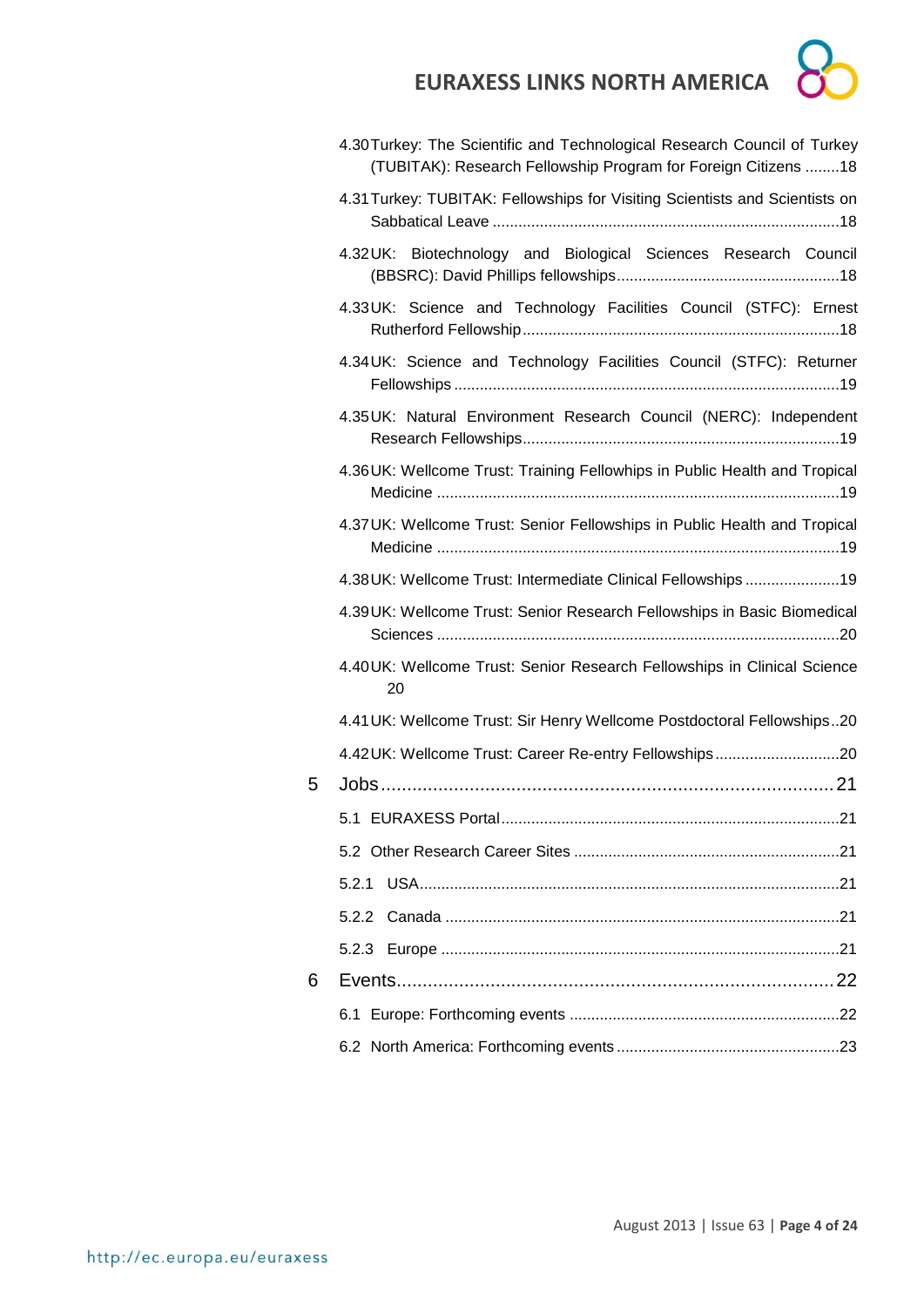



# <span id="page-4-0"></span>**1 EU Insight**

## <span id="page-4-1"></span>The European Commission publishes latest monitoring report for FP7

On 7 August 2013, the latest monitoring report for the current European Union's Seventh Framework Programme (FP7 - 2007-2013) was released by the European Commission. The report presents the FP implementation in 2012, provides an integrated view on the different strands of FP7 activities and also presents a comparative analysis of FP7 implementation during 2007-2012. A detailed statistical analysis of FP7 participation and funding is provided and important topics such as dissemination of results, project evaluation, simplification measures, ethical issues or time-to-grant are addressed.

Further focuses are the work of the European Research Council (ERC), the Research Executive Agency (REA), the Joint Technology Initiatives (JTI) as well as the Risk Sharing Finance Facility (RSFF) and the participation of SMEs in the Framework Programme.

#### What is FP7?

The Seventh Framework Programme (FP7) is the EU's main instrument for funding research in Europe. Since their launch in 1984, the Framework Programmes have played a lead role in multi-disciplinary research and cooperative activities in Europe and beyond. FP7 continues that task, and is both larger and more comprehensive than earlier Framework Programmes. Running from 2007 to 2013, the programme has a budget of 53.2 billion euros over its seven-year lifespan, the largest funding allocation for such programmes. FP7 is a key tool to respond to Europe's needs in terms of jobs and competitiveness, and to maintain leadership in the global knowledge economy.

The Framework Programmes for Research have two main strategic objectives:

• to strengthen the scientific and technological base of European industry; • to encourage its international competitiveness, while promoting research that supports EU policies.

What are the report's most important facts and findings?

The most important facts and findings of the report relate to participation and publication numbers, the average success rate and the international dimension of FP7.

During the years 2007 to 2012, 379 concluded calls received more than 113.000 proposals, out of which more than 103.000 (involving more than 485.000 applicant organisations and individuals) were included in the evaluation procedure, and more than 20.000 (involving more than 105.000 participants) were finally retained for negotiations, with a corresponding requested EU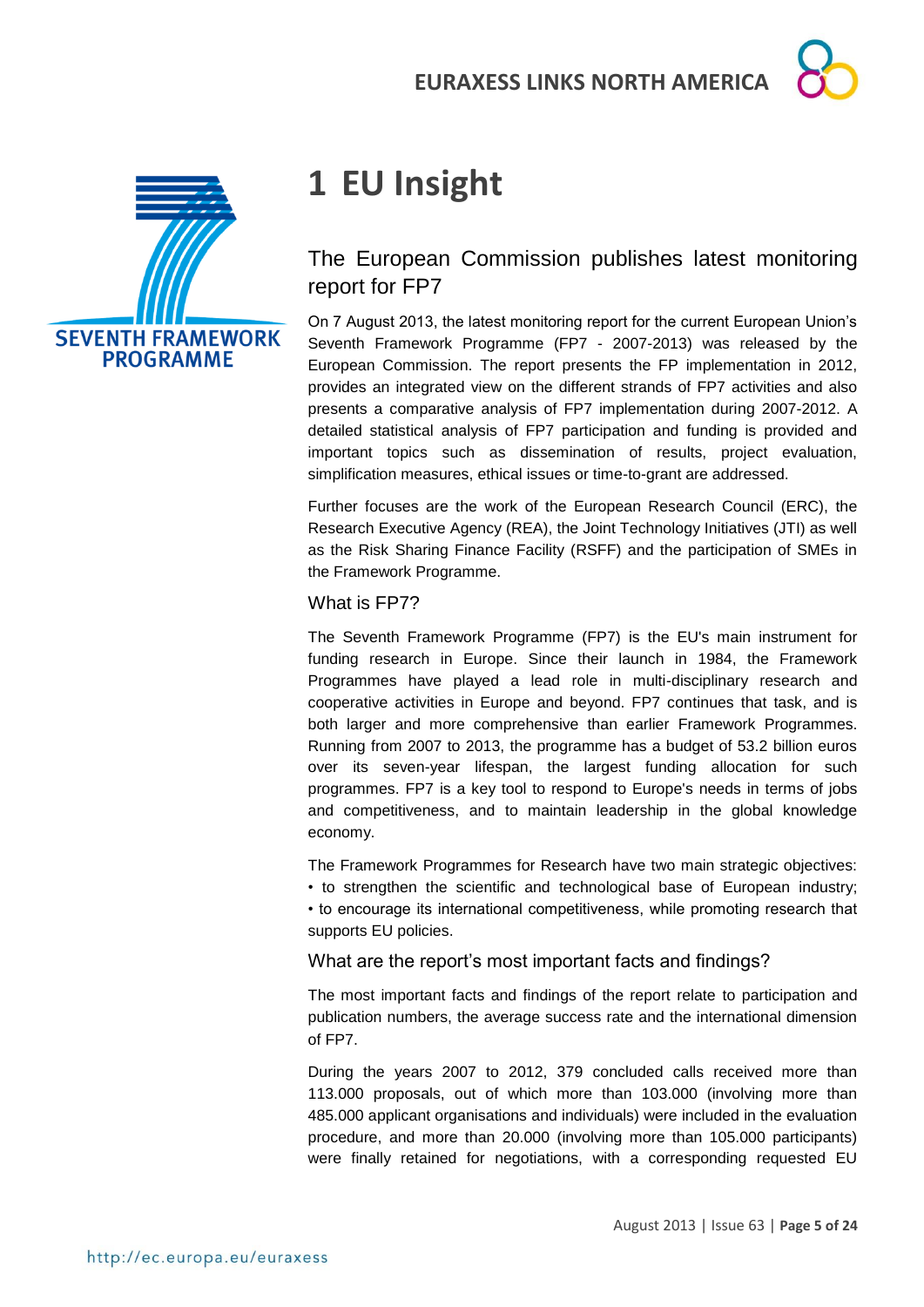

funding of € 32.8 billion. Proposals and applicants had an average success rate of 19% and 22% respectively.

More than half of all recorded calls in 2012 were launched under the Specific Programme ["Cooperation"](http://cordis.europa.eu/fp7/cooperation/home_en.html). Higher and secondary education institutes (HES) remain the main beneficiaries of FP7 in 2012, both in terms of numbers of applicants and requested EU funding, with respectively 39% and 29% of the total in retained proposals.

The significant international dimension of FP7 is illustrated by the fact that over a period of five years it funds projects with participant organisations from as many as 170 countries. Outside the group of EU and Associated Countries the biggest participants are the USA, Russia, China, Brazil and India.

By mid-May 2013, over 16.000 publications were reported by the 3.220 projects for which the final reports have been processed. Almost half of these reported publications were publications in high impact peer reviewed journals. Similarly, these projects reported 505 patent applications.

You can read the full report [here.](http://ec.europa.eu/research/evaluations/pdf/archive/fp7_monitoring_reports/6th_fp7_monitoring_report.pdf#view=fit&pagemode=none)

The Seventh Framework Programme is currently in its final year. The new Framework Programme Horizon 2020 will be launched at the beginning of 2014 (the latest developments regarding Horizon 2020 were addressed in the July "EU Insight" section).

#### Sources and further information

1. Report: ["Sixth FP7 Monitoring Report -](http://ec.europa.eu/research/evaluations/pdf/archive/fp7_monitoring_reports/6th_fp7_monitoring_report.pdf#view=fit&pagemode=none) Monitoring Report 2012", 7 August 2013, European Commission

2. Booklet: "FP7 in Brief - [How to get involved in the EU 7th Framework](http://ec.europa.eu/research/fp7/pdf/fp7-inbrief_en.pdf)  [Programme for Research"](http://ec.europa.eu/research/fp7/pdf/fp7-inbrief_en.pdf), 2007, European Commission

3. Factsheet: "FP7 - [Tomorrow's answers start today"](http://ec.europa.eu/research/fp7/pdf/fp7-factsheets_en.pdf), 2006, European Commission

4. News: ["FP 7: Commission publishes the 6th Monitoring Report 2007 -](http://www.kowi.de/en/desktopdefault.aspx/tabid-36/218_read-2442/) 2012",

14 August 2013, Kooperationsstelle EU der Wissenschaftsorganisationen (KoWi) (European Liaison Office of the German Research Organisations)

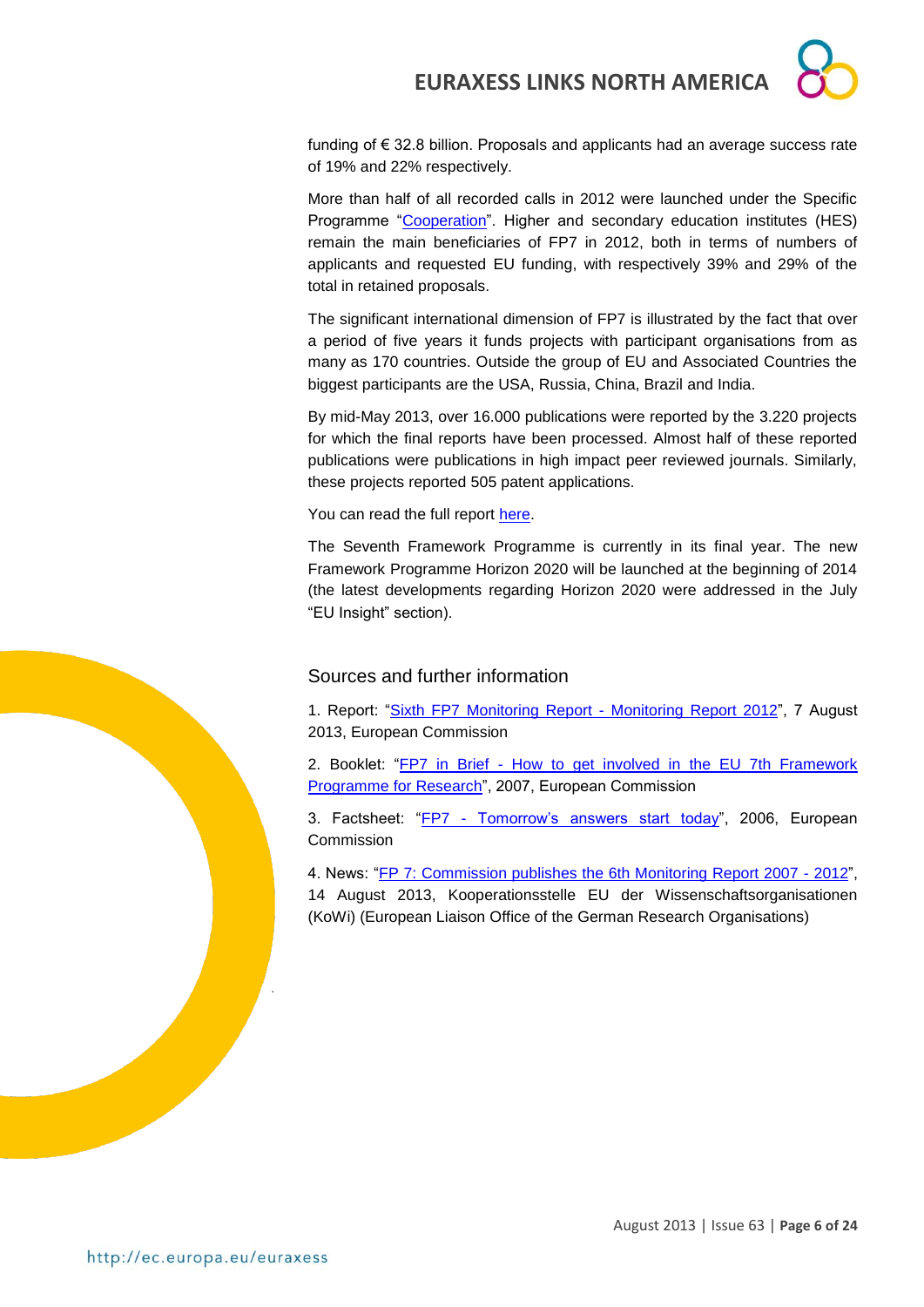

# sclence slam

# <span id="page-6-0"></span>**2 EURAXESS Links North America Activities**

## <span id="page-6-1"></span>2.1 1st EURAXESS Science Slam

The EURAXESS Links network is organizing the first global EURAXESS Science Slam in September and October 2013!

This is a scientific competition which combines solid scientific research with fun! Your 10-minute presentation should convey your research in the most attractive, entertaining and understandable way possible.

This global event will take place in [ASEAN,](http://ec.europa.eu/euraxess/index.cfm/links/events/asean/science_slam) [Brazil,](http://ec.europa.eu/euraxess/index.cfm/links/events/brazil/science_slam) [China,](http://ec.europa.eu/euraxess/index.cfm/links/events/china/science_slam) [India,](http://ec.europa.eu/euraxess/index.cfm/links/events/india/science_slam) [Japan](http://ec.europa.eu/euraxess/index.cfm/links/events/japan/science_slam) and [North America.](http://ec.europa.eu/euraxess/index.cfm/links/events/north_america/science_slam)

If you are a researcher currently based in North America (US and Canada), enter the competition by posting an up to 3 min video featuring your science slam on our LinkedIn site, or upload it on YouTube or DropBox and send the link directly to [northamerica@euraxess.net](mailto:northamerica@euraxess.net) before **10 September 2013**. Have a look at the video of our [first candidate](http://www.youtube.com/watch?v=ZhhbiA0J6lg) who entered the competition to become the EURAXESS Science Slammer for North America!

Up to 7 entries will be invited to join the EURAXESS Science Slam North America 2013 LIVE finals which will be held on the campus of the [American](http://www.american.edu/)  [University](http://www.american.edu/) in Washington, DC on 24 September 2013. The best science slammer wins a free trip to Europe!

For full details on how to participate please visit our [website.](http://ec.europa.eu/euraxess/index.cfm/links/events/north_america/science_slam)

## <span id="page-6-2"></span>2.2 Free American Chemical Society (ACS) webinar on July 31, 2013

The ACS/International Center webinar series hosted speakers from EURAXESS who presented the current European research landscape and international trends, as well as highlighted exchange programs. During the webinar, the EURAXESS representatives answered many questions live on various issues such as opportunities for collaborative research grants in Europe, social aspects of international mobility and on eligibility criteria and application procedures.

In case you missed the webinar but would like to download the presentation, you can do it [here.](http://www.acs.org/content/acs/en/global/acs-international-center-student-chapter-contest-92013/european-exchange-programs-for-international-research.html)

## <span id="page-6-3"></span>2.3 EURAXESS Links North America at the NCURA 55th Annual Meeting on 6-7 August

The National Council of University Research Administrators (NCURA) held its 55th Annual Meeting this year in Washington D.C. bringing together almost 2000 university research administrators. This year's programme theme was "Investment – Commitment – Rewards".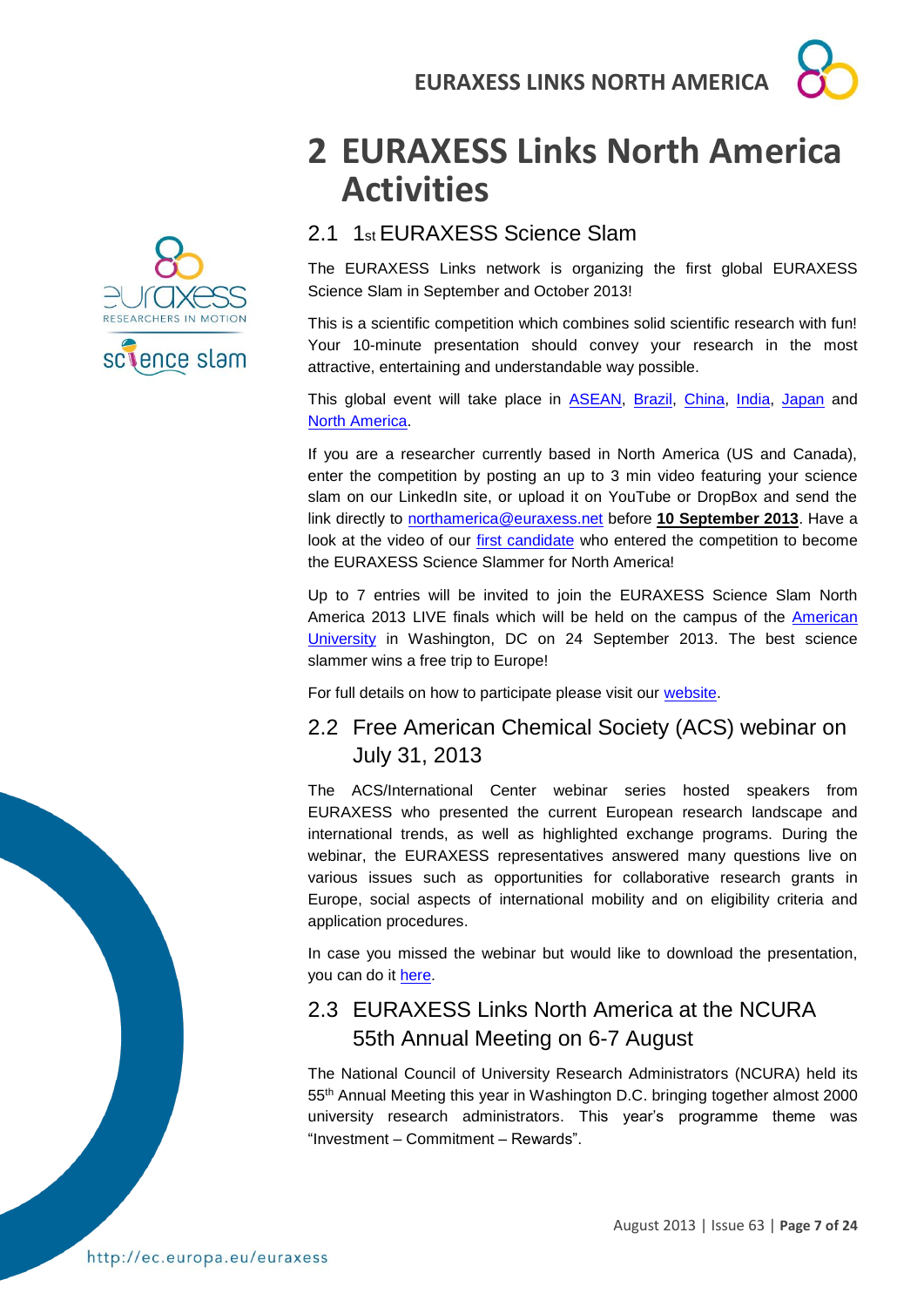

EURAXESS Links North America participated in the session 'Success Factor Mobility: the MARIE SKLODOWSKA CURIE Actions under Horizon 2020, the upcoming Framework Programme for Research and Innovation of the European Union'. The workshop was directed at US universities' research administrators dealing with MC fellows coming to their institutions. Questions about different administrative steps were discussed and explained to the participants.

EURAXESS Links North America also took part in a practical workshop organized by the Bilat USA 2.0 project team together with the NCURA administrators and the EU Delegation in Washington, DC where EURAXESS was presented to the participants. As most of them were interested in finding partners in Europe, collaboration opportunities between the US and Europe, especially under the future HORIZON 2020 programme, were particularly highlighted.

**[Read more](http://higherlogicdownload.s3.amazonaws.com/NCURA/606e6368-bfac-43fb-abe2-7849edacd33d/UploadedImages/AM55fullpreliminary.716.pdf) about the NCURA meeting.** 

# <span id="page-7-0"></span>**3 News & Developments**

## <span id="page-7-1"></span>3.1 Homepage – HORIZON 2020 – EU Framework Programme for Research and Innovation 2014-2020

The Horizon 2020 webpage is constantly updated and will provide you with regular information on the future EU programme for Research and Innovation.

#### [Read more](http://ec.europa.eu/research/horizon2020/index_en.cfm#!)

## <span id="page-7-2"></span>3.2 Improved waste recycling will benefit environment and boost European industry

Waste from electrical and electronic equipment is one of the fastest growing waste streams in the European Union. The increasing prevalence of affordable electronics means landfill sites are filling up with the consequent waste from sources such as light bulbs, spent batteries, printed circuit boards, liquid crystal displays and cathode ray tubes. The quantity of such waste doubles every 12 to 15 years.

What's more, this waste contains rare and precious metals. Emerging green technologies such as solar cells and energy-efficient light bulbs depend heavily on raw materials like gallium, indium and rare-earth elements. Improved electronic waste recycling could thus not only reduce the environmental impact from new mining, but also boost European industry and provide resource security.

[Read more](http://ec.europa.eu/research/infocentre/article_en.cfm?id=/research/headlines/news/article_13_08_16_en.html&item=All&artid=30873&caller=AllHeadlines)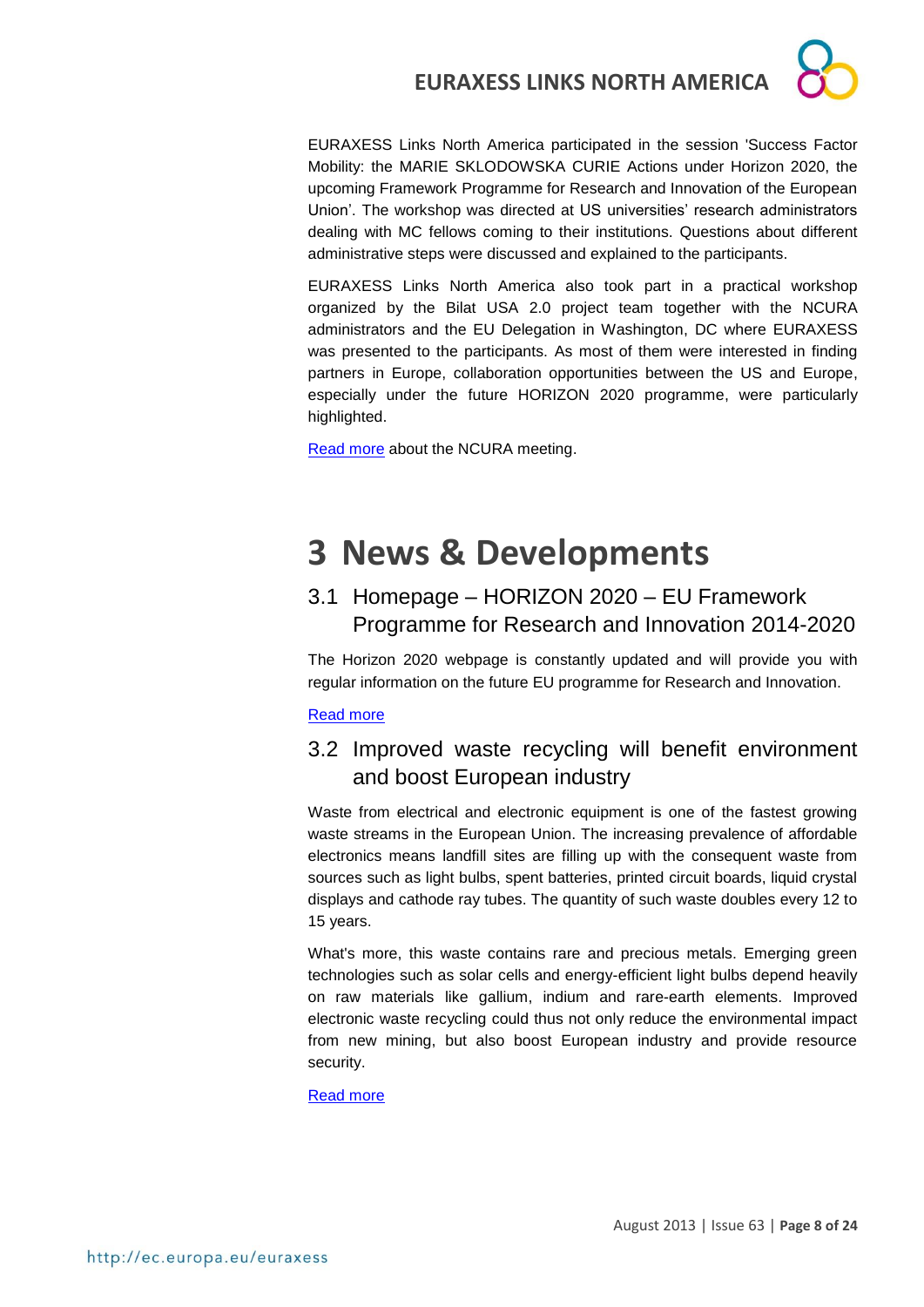## <span id="page-8-0"></span>3.3 Losing sleep? Scientists evaluate why

The issue of sleep deprivation has gone beyond the counting of sheep and into the scientific domain, as European researchers set up 'sleep labs' to study the biomedical and sociological factors keeping us awake at night.

#### [Read more](http://ec.europa.eu/research/infocentre/article_en.cfm?id=/research/headlines/news/article_13_08_09_en.html&item=All&artid=30833&caller=AllHeadlines)

## <span id="page-8-1"></span>3.4 Creating value and reducing waste by exploiting animal by-products

The animal by-products industry is a vital link in the global food production chain, creating new products and reducing waste. However, new safe biotech tools and processes are needed to meet growing markets and ambitious environmental goals. This is why a European project has developed a new way of converting previously unmarketable poultry remains into products ranging from food additives to biodiesel.

#### [Read more](http://ec.europa.eu/research/infocentre/article_en.cfm?id=/research/headlines/news/article_13_08_07_en.html&item=All&artid=30813&caller=AllHeadlines)

## <span id="page-8-2"></span>3.5 3D printing technology goes from clinic to catwalk

Dutch designer Iris van Herpen has unveiled a new piece at the Paris Fashion Week for Haute Couture created using 3D printing technology from Belgian company Materialise. The design was made using a cutting-edge application of the technology, which is creating a small revolution in fashion and design in the same way that it has already revolutionised medicine. Materialise is a pioneer in Additive Manufacturing (AM) software and solutions, more commonly known as 3D printing, which has grown in size from a university spin-off to a multinational thanks in part to EU research funding.

#### [Read more](http://ec.europa.eu/research/infocentre/article_en.cfm?id=/research/headlines/news/article_13_08_05_en.html&item=All&artid=30793&caller=AllHeadlines)

## <span id="page-8-3"></span>3.6 Protecting Europe's crops and woodland from pests and pathogens

In the UK, Plant Health Officials are approving a newly developed portable DNA testing device for disease diagnosis. They are checking for ash dieback, the spore-borne disease caused by the fungus Chalara fraxinea which, according to the UK Forestry Commission, has infected more than 330 sites in the UK and resulted in the destruction of tens of thousands of young trees. A sample of infected bark is taken from an ash tree and prepared in a manner which can amplify and detect DNA from the organism. The result is available within minutes - rather than the days it would have taken if the sample had been sent for laboratory analysis. Since speed is of critical importance in diagnosing such disease outbreaks, this is a major step forward.

#### [Read more](http://ec.europa.eu/research/infocentre/article_en.cfm?id=/research/headlines/news/article_13_07_30_en.html&item=All&artid=30753&caller=AllHeadlines)

## <span id="page-8-4"></span>3.7 Fractures fixed in a fraction of time

Regenerative medicine is a new field in science that focuses on helping you heal faster. It can help a body repair broken bones in a fraction of the time it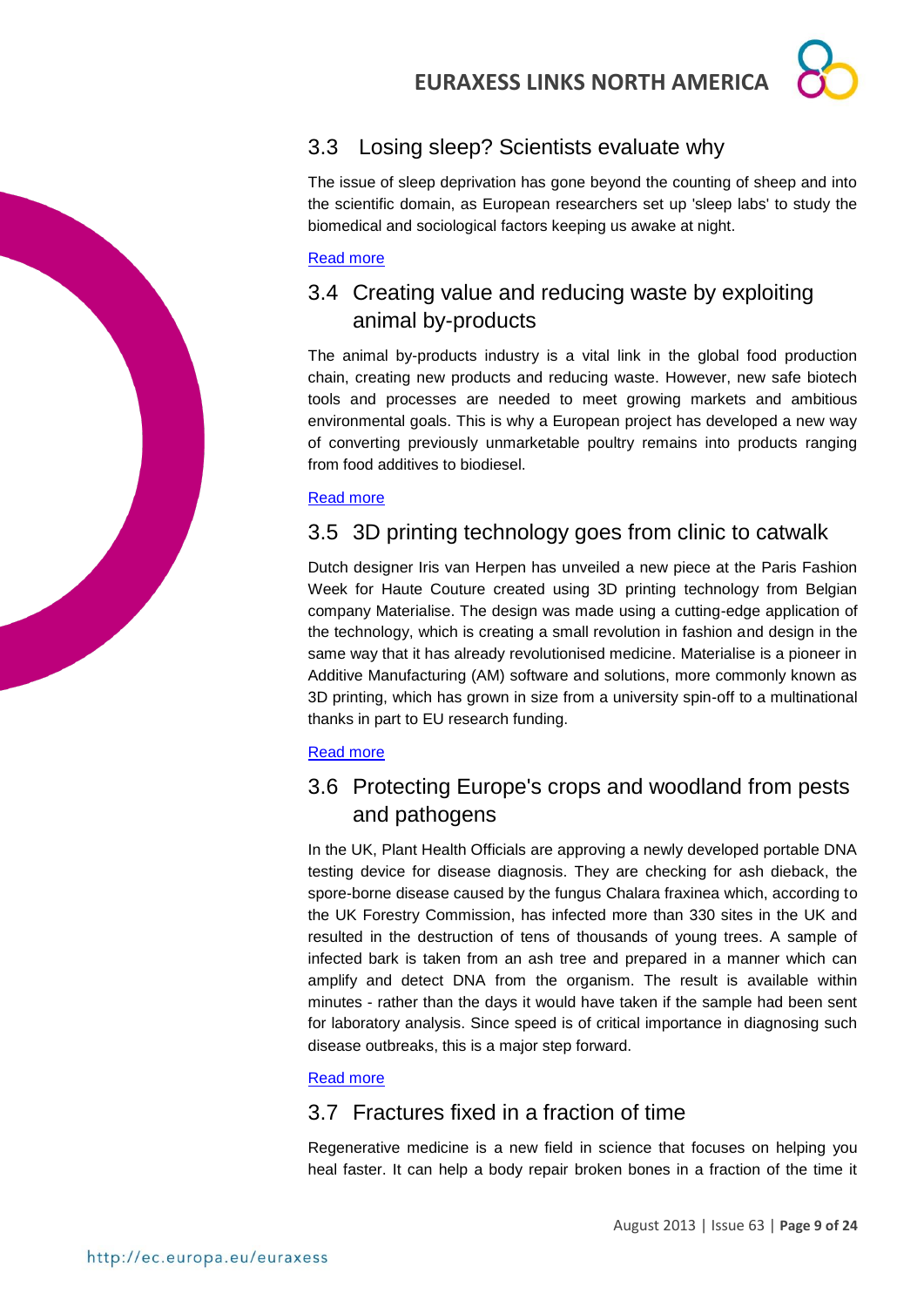would normally take. An EU-funded research project is using gene therapy and stem cells to help damaged bones regenerate faster and open up new market opportunities for tissue-repair technology in the European medical sector.

#### [Read more](http://ec.europa.eu/research/infocentre/article_en.cfm?id=/research/headlines/news/article_13_07_24_en.html&item=All&artid=30713&caller=AllHeadlines)

## <span id="page-9-0"></span>3.8 Bridging European biodiversity research with policy

Biodiversity is the abundance and variety of species, genes and ecosystems on the planet that underpins ecosystems functioning properly. Our food, drinking water and the air we breathe all depend on this system. Yet humans are also one of the greatest threats to the earth's biodiversity. Over seven billion people live on our planet today and by 2050, that figure is predicted to have reached eight billion. To ensure sustainability, EU policymakers have made greening European economies and social systems a central part of the Seventh Framework Programme for Research and Technological Development (FP7), which runs from 2007 to 2013. However, because biodiversity research is very complex, the exchange of knowledge and requirements between policymakers and scientists is not always simple.

#### [Read more](http://ec.europa.eu/research/infocentre/article_en.cfm?id=/research/headlines/news/article_13_07_26_en.html&item=All&artid=30733&caller=AllHeadlines)

## <span id="page-9-1"></span>3.9 Six EU Member States among the world's 10 most innovative

Six European Union Member States are in the top ten list of the 10 most innovative nations (Sweden (2), United Kingdom (3), Netherlands (4), Finland (6), Denmark (9), Ireland (10)), while Switzerland retained its place atop the rankings in the Global Innovation Index (GII) 2013, published by Cornell University, INSEAD, and the World Intellectual Property Organization (WIPO). The index was submitted, for the third consecutive year, to an independent statistical audit by the Joint Research Centre (JRC). The JRC recommendations, which aimed to ensure the overall conceptual and statistical coherence of the GII 2013, were taken into account in the final computation of the rankings.

#### [Read more](https://www.iprhelpdesk.eu/node/1935)

#### <span id="page-9-2"></span>3.10When longevity rhymes with health and activity

Can we imagine old age and good health being the norm? We're living longer than any previous generation, but how will we spend our older years? Science can help us to partly control our future health by giving us the tools to be proactive and DO-HEALTH is set to deliver practical health advice that can be easily accessed and applied by older people.

#### [Read more](http://ec.europa.eu/research/infocentre/article_en.cfm?id=/research/headlines/news/article_13_08_13_en.html&item=All&artid=30853&caller=AllHeadlines)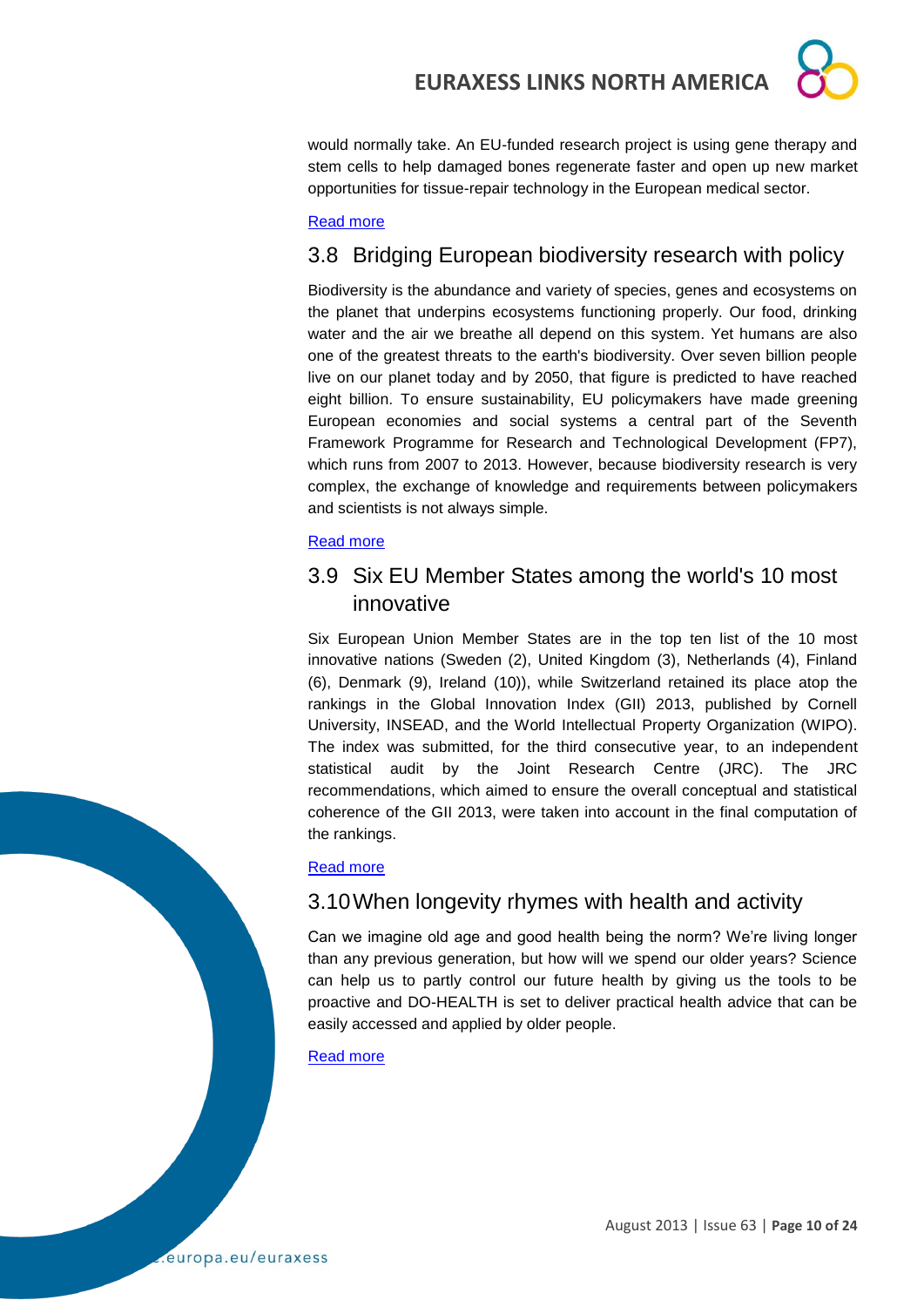

# <span id="page-10-0"></span>**4 Grants & Fellowships**

## <span id="page-10-1"></span>4.1 EU programme: Marie-Curie fellowships

1 call still open:

| <b>Call identifier</b>  | <b>Call title</b>                              | <b>Deadline</b>   |
|-------------------------|------------------------------------------------|-------------------|
| FP7-PEOPLE-<br>2013-CIG | Marie Curie Career Integration<br>Grants (CIG) | 18 September 2013 |

## <span id="page-10-2"></span>4.2 EU Programme: European Research Council

The ERC launched the new funding initiative, called "Proof of Concept", in March 2011, open to researchers who have already been awarded an ERC grant. ERC grant holders can apply for this additional funding to establish the innovation potential of ideas arising from their ERC-funded frontier research projects.

| <b>Call identifier</b> | <b>Call title</b>                 | <b>Deadline</b> |
|------------------------|-----------------------------------|-----------------|
| <b>ERC-2013-PoC</b>    | <b>ERC Proof of Concept Grant</b> | 03 October 2013 |

## <span id="page-10-3"></span>4.3 Europe: European Cooperation in Science and Technology (COST)

COST invites researchers throughout Europe to submit proposals for research networks and use this unique opportunity to exchange knowledge and to embark on new European perspectives. A continuous Open Call for Proposals is used to attract the best proposals for new COST Actions.

#### [More information](http://www.cost.eu/participate/open_call)

## <span id="page-10-4"></span>4.4 Europe: European University Institute (Italy)

#### 4.4.1 Max Weber Fellowships

The Max Weber Programme offers 1- and 2-year fellowships. Two year fellowships involve additional academic activities in the EUI departments, such as limited graduate teaching. The annual deadline for applications for these Max Weber Fellowships is **25 October**.

#### [More information](http://www.eui.eu/ServicesAndAdmin/AcademicService/Fellowships/MaxWeberFellowships/Index.aspx)

#### 4.4.2 Jean Monnet Postdoctoral Fellowships

The Robert Schuman Centre for Advanced Studies (RSCAS) offers one or two year fellowships to post-docs in an early stage of their academic career.

The main criteria of selection are the CV of the applicant, the overall scientific quality of the proposal, and the fit of the proposal with the Centre's research programme. The annual deadline for applications for these Max Weber Fellowships is **25 October**.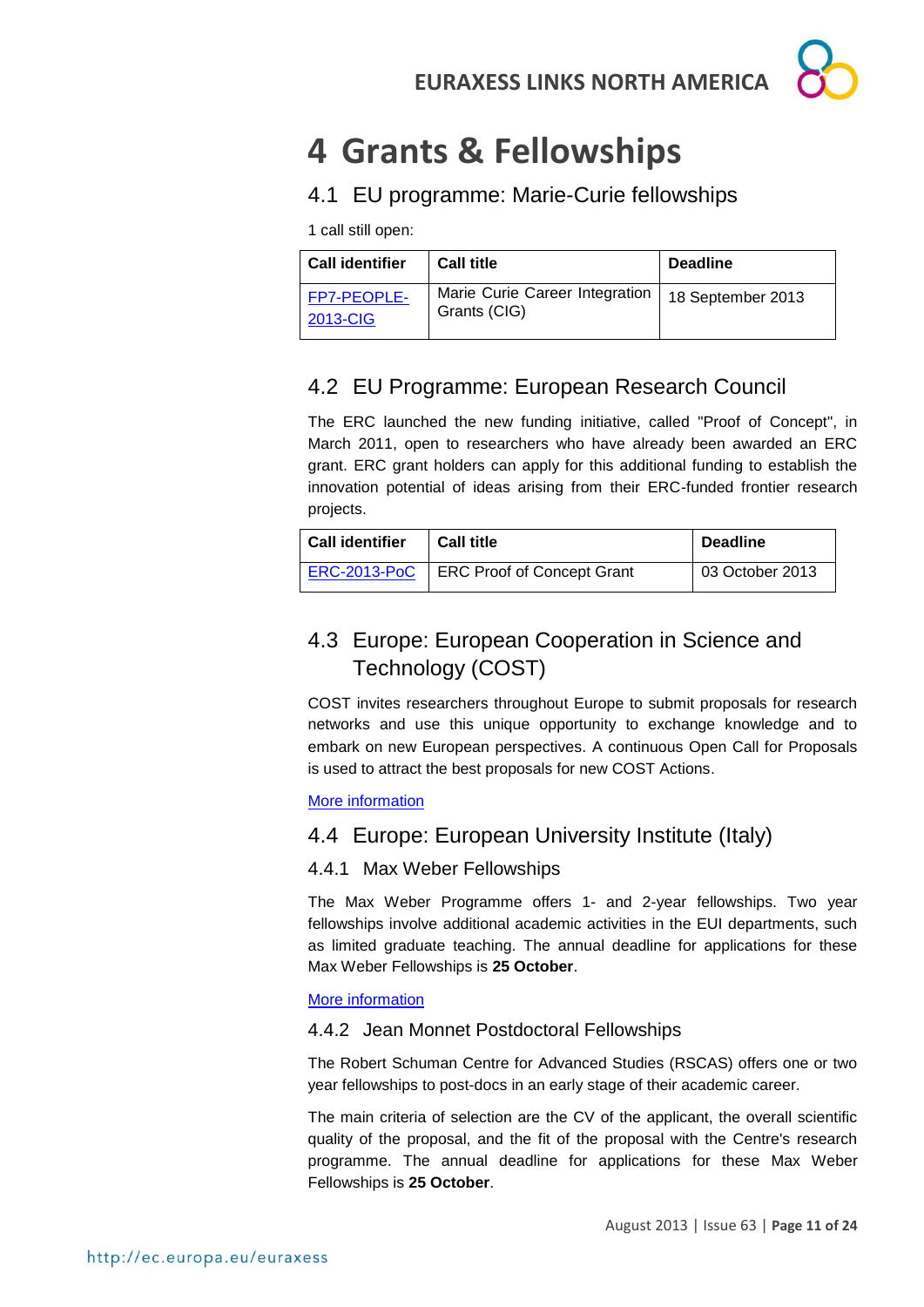

#### [More information](http://www.eui.eu/ServicesAndAdmin/AcademicService/Fellowships/JeanMonnetFellowships/Index.aspx)

## <span id="page-11-0"></span>4.5 Europe: European Respiratory Society: Short-Term Research Fellowship

Research Training Fellowships are established to enable young scientists and clinicians to visit a Host Unit in a (European) country other than the candidate's own, with the aim of learning a research technique not available in the Home Unit. The research training should benefit the Home Unit when the applicant returns there, by leading to research developments and activities back onsite.

Next deadline: **1 October 2013**

[More information](http://www.ersnet.org/ers-funding/fellowships/short-term.html)

## <span id="page-11-1"></span>4.6 Europe: EMBO: ERS|EMBO Fellowships: short-term Fellowships (1 to 3 months)

The joint ERS | EMBO Fellowships Programme is a new collaboration between EMBO and the [European Respiratory Society](http://www.ersnet.org/) (ERS) launched in December 2012. The goal of this joint programme is to encourage collaboration between clinicians and basic researchers and to bring more clinicians into basic science. The ERS is interested in offering such fellowships particularly to clinicians working in the field of respiratory medicine. Building European expertise in the area of respiratory health and promoting excellence in molecular biology research is key for both organisations.

Next deadline: **1 October 2013**

[More information](http://www.embo.org/funding-awards/fellowships/ers-embo-fellowships)

## <span id="page-11-2"></span>4.7 Austria: Database of scholarships and research grants available

Austria's most comprehensive database for scholarships and research grants in German and English language offers an overview of about 1200 funding opportunities for incoming and outgoing researchers, graduates and students.

[More information](http://www.grants.at/)

## <span id="page-11-3"></span>4.8 Belgium: a comprehensive webportal

Calls for proposals are published on the Belgian Federal portal for research and innovation.

[Further information](http://www.research.be/ListURL/list.asp?KeyId=623&up=619)

## <span id="page-11-4"></span>4.9 Belgium: EMBO Long-Term Fellowships

Young scientists actively seek EMBO Long-Term Fellowships for postdoctoral research to fund and support their internationally mobile careers. Hundreds of scientists also benefit each year from EMBO Short-Term Fellowships, returning to their home laboratories with new skills as well as contacts for future collaborations.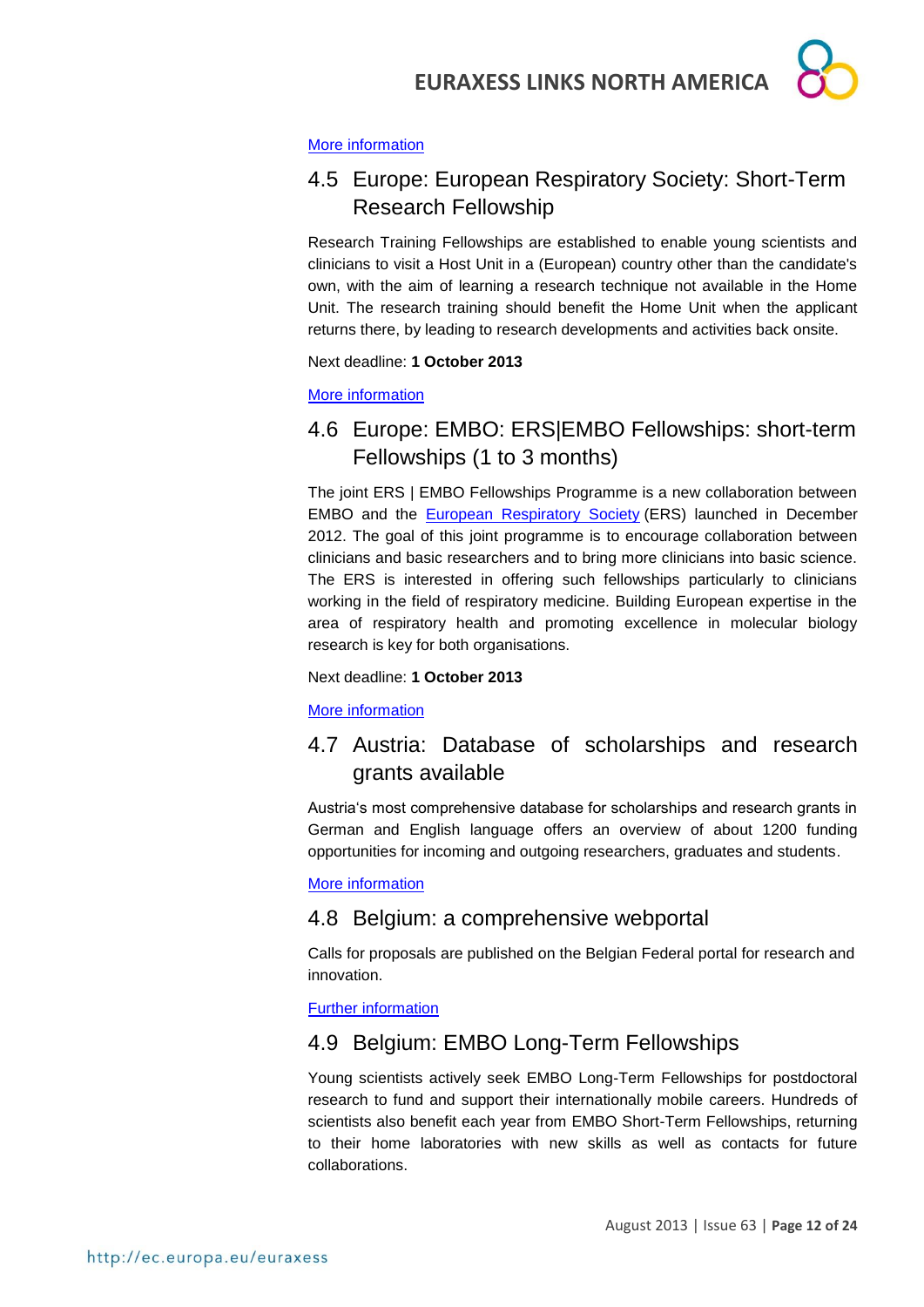

#### [Further information](http://www.embo.org/funding-awards/fellowships)

## <span id="page-12-0"></span>4.10Canada: Promoting Canada-EU research cooperation and mobility of researchers

The European funded 'ERA CAN' project helps you to identify funding opportunities in Canadian Programs as well as funding opportunities in Europe for Canadian researchers.

[Further information](http://www.era-can.ca/en/Opportunities_In_Canadian_Programs_22/Opportunities_In_Canadian_Programs_10)

## <span id="page-12-1"></span>4.11Croatia: NEWFELPRO project

First Call for Proposals for financing of fellowships and mobility of researchers under the project NEWFELPRO of the Government of the Republic of Croatia was opened at the Ministry of Science, Education and Sports on 28/06/2013. Fellowships are intended for experienced researchers with four to ten years of research experience and to senior researchers with more than ten years of experience. 38 fellowships are intended for foreign researchers within the future incoming fellowship mobility scheme.

#### [Further information](http://www.newfelpro.hr/default.aspx?id=69)

## <span id="page-12-2"></span>4.12Czech Republic: Fulbright Grants for U.S. Citizens

The prestigious Fulbright Program sponsored by U.S. and Czech governments provides U.S. citizens with the opportunity to study, teach, or conduct research in the Czech Republic.

#### [Further information](http://www.fulbright.cz/fulbright-grants-us-citizens#basic)

## <span id="page-12-3"></span>4.13Denmark: Funding programmes for research and innovation

The Danish Ministry of Science, Innovation and Higher Education has published an exhaustive guide to Danish funding programmes, and indicates 3 calls for proposals in phytosanitary, synthetic biology and health science biotechnology research with different deadlines (July and **September**).

#### [More information](http://fivu.dk/en/research-and-innovation/funding-programmes-for-research-and-innovation/guide-to-funding)

## <span id="page-12-4"></span>4.14France: Overview of research exchange programs

The Office for Science and Technology (OST) located in the French Embassy to the United States (Washington D.C.) has published an overview of research exchange programs addressing all categories of researchers in various areas. A specific section of the OST website contains current calls for proposals, career opportunities, and information on French higher education programs.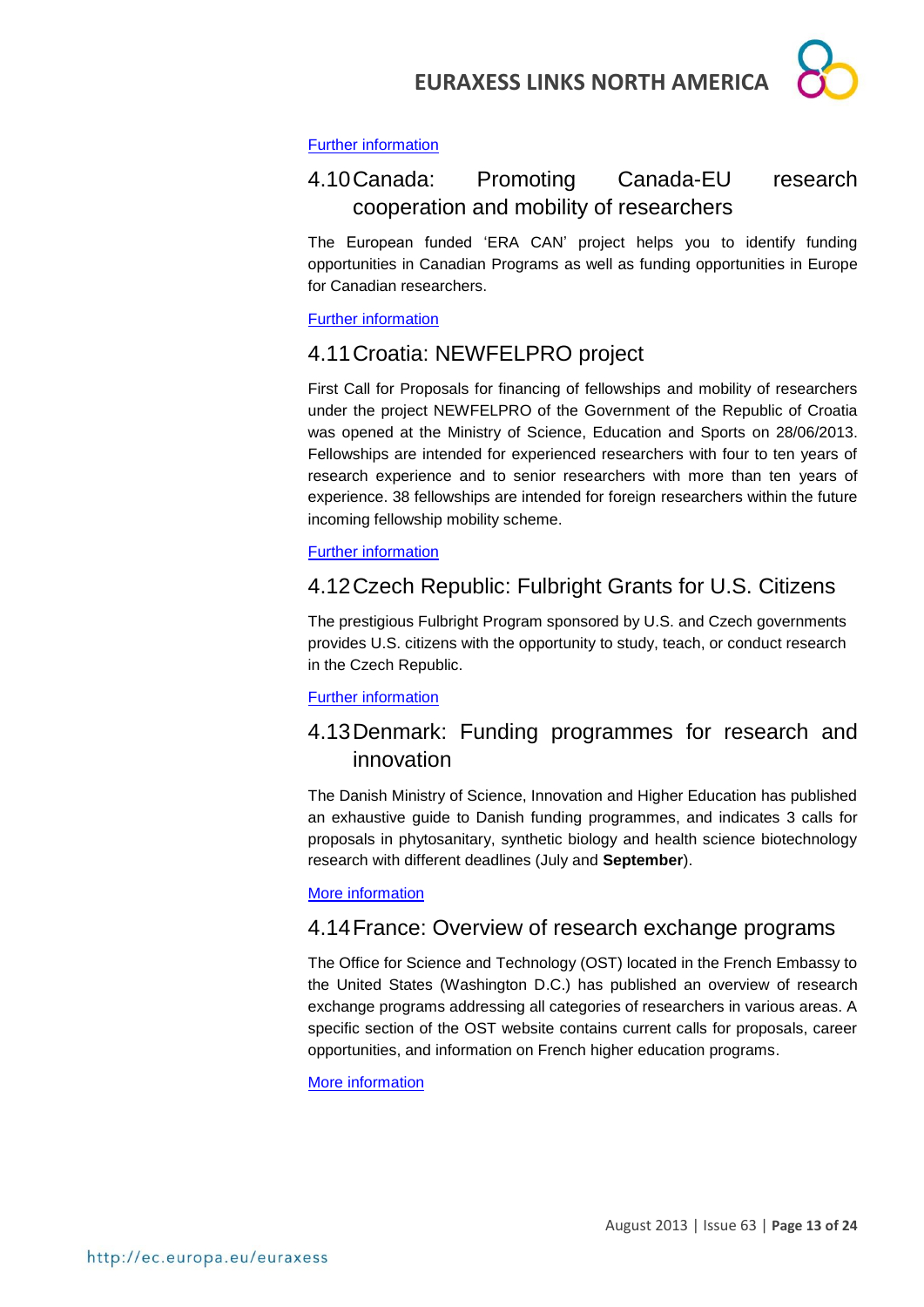

## <span id="page-13-0"></span>4.15Germany: funding and resources opportunities for graduate and doctoral students, postdocs and faculty and researchers

The German Center for Research and Innovation based in New York compiles all existing funding and resources opportunities for graduate and doctoral students, postdocs and faculty and researchers.

[More information](http://www.germaninnovation.org/resources/faculty-and-researchers)

## <span id="page-13-1"></span>4.16Hungary: Brain Research Programs (call identifier: KTIA\_NAP\_13)

For some years, Hungary has implemented initiatives aimed atattracting Hungarian researchers working abroad to return to their home country. A call was recently published to start new brain research programmes, and a specific part of this call aims at supporting Hungarian brain researchers abroad who would like to come back to Hungary to work in this field. The frame of the webpage can be switched from Hungarian to English (although you have to type in the link again manually) but the documents themselves are available only in Hungarian.

#### [More information](http://www.nfu.hu/doc/4182)

## <span id="page-13-2"></span>4.17Iceland: International PhD programme at the European Molecular Biology Laboratory

Call for applications for the Fall Selection 2013 is closed. Next call (Spring Selection 2014) opened on 12 August 2013.

#### [More information](http://www.embl.de/training/eipp/application/index.html)

## <span id="page-13-3"></span>4.18Luxembourg: FNR's PhD and Postdoc grants

The FNR's AFR Grant Scheme (Aides à la Formation-Recherche) supports PhD and postdoctoral research training projects in Luxembourg and abroad, up to 4 years for PhDs and up to 2 years for postdocs.

The AFR programme has no thematic limitations and is open to all researchers, regardless of their nationality, desirous to engage into research training in Luxembourg or abroad. In the selection process, the interest of the project in the context of Luxembourg R&D will nevertheless be evaluated.

Submission deadlines:

AFR-PDR 2013-2 (post-doc): 10 September 2013

AFR-PHD 2013-2 (PhD): 24 September 2013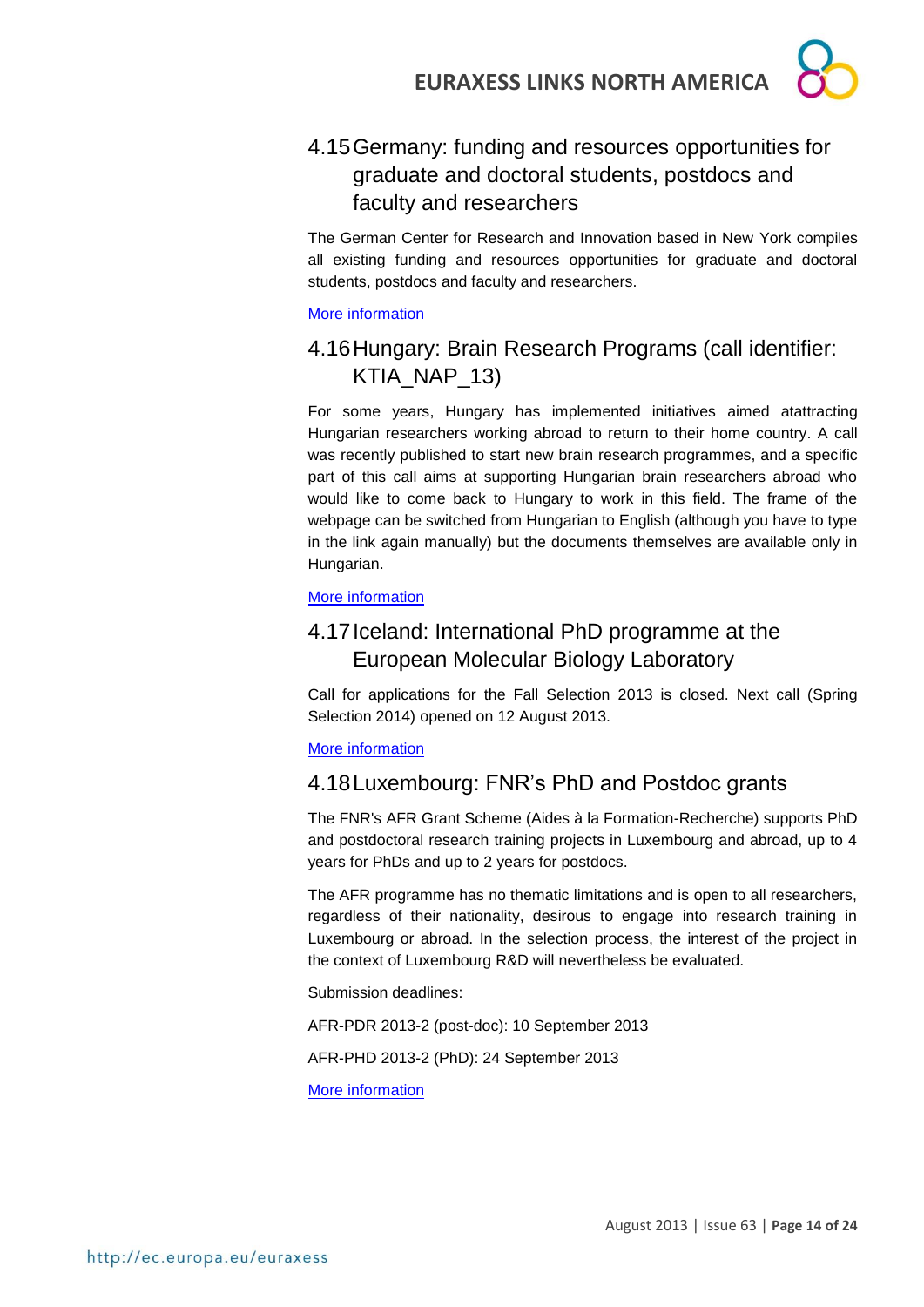## <span id="page-14-0"></span>4.19Malta: University of Malta: Educational and Cultural Affairs Fellowships

- Junior Research Fellowships
- Associate Fellowships
- W.F. Albright Associate Fellowships

Awards are subject to availability of funds.

Next deadline: **open**

#### [More information](http://www.um.edu.mt/noticeboard/fellowships.html)

## <span id="page-14-1"></span>4.20The Netherlands: Netherlands Organisation for Scientific Research (NWO): Carribean research: a multidisciplinary approach

Researchers holding a Dr.'s degree can submit applications for projects focussing on the Caribbean region in the fields of climate and earth sciences, life sciences, humanities and social sciences. Interdisciplinarity is seen as a plus. Up to three PhD students and/or post-docs can be employed per project.

Next deadline: **15 October 2013**

[More information](http://www.nwo.nl/en/funding/our-funding-instruments/alw/caribbean-research-a-multi-disciplinary-approach/caribbean-research-a-multi-disciplinary-approach.html)

## <span id="page-14-2"></span>4.21The Netherlands: Netherlands Organisation for Scientific Research (NWO): Dutch-Belgian Beamline (DUBBLE)

The Dutch-Belgian Beamline DUBBLE grant enables Dutch and Flemish researchers to carry out experiments at the synchrotron radiation facility in Grenoble. NWO funds the DUBBLE Beamline, together with the Research Foundation - Flanders (FWO), so that Dutch and Flemish researchers to carry out experiments using synchrotron light.

Next deadline: **1 October 2013**

[More information](http://www.nwo.nl/en/funding/our-funding-instruments/nwo/dutch-belgian-beamline/dutch-belgian-beamline.html)

## <span id="page-14-3"></span>4.22Poland: Foundation for Polish Science: Professor of Polish Studies at Columbia University

Columbia University in the City of New York, in cooperation with the Foundation for Polish Science, is seeking a distinguished historian to fill a new chair as the Professor of Polish Studies. The position is open to scholars with extensive experience teaching or conducting research.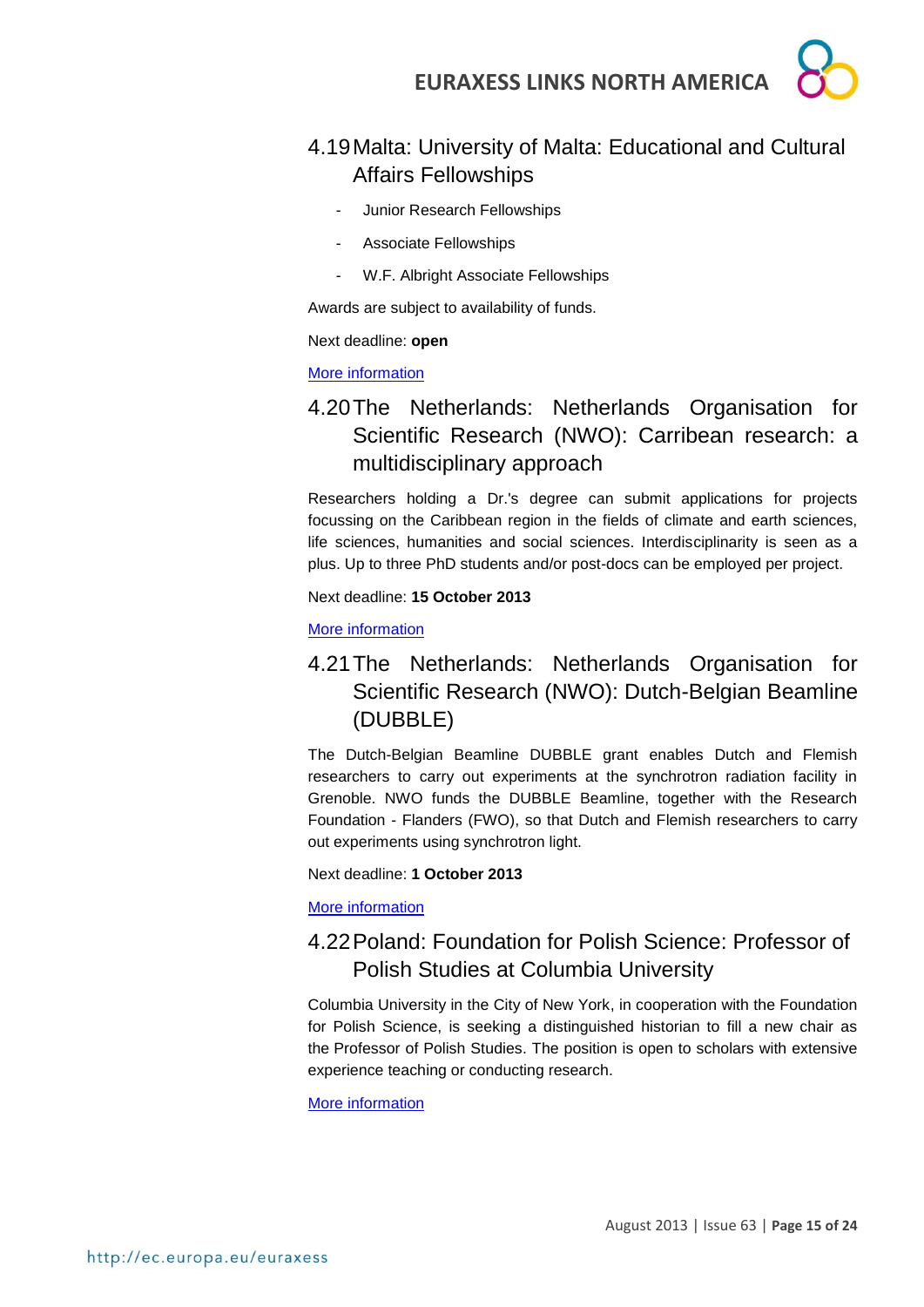

## <span id="page-15-0"></span>4.23Poland: Polish-U.S. Fulbright Commission: Fulbright U.S. Student Program 2014-15

Scholarships for graduates, Master's and doctoral candidates; intended for: research, postgraduate studies or English Teaching Assistantship

Next deadline: **15 October 2013**

[More information](http://us.fulbrightonline.org/fulbright-us-student-program)

<span id="page-15-1"></span>4.24Slovakia: National Scholarship Program of the Slovak Republic: Study/Research stay for PhD students  $(1 - 12$  months)

Applicants can apply for the scholarship in the following research fields: natural sciences, technical sciences, medicine, agricultural sciences, social sciences, humanities and arts.

Next deadline: **31 October 2013**

[More information](http://grants.saia.sk/Pages/ProgramDetail.aspx?Program=298) 

<span id="page-15-2"></span>4.25Slovakia: National Scholarship Program of the Slovak Republic: Lecture/Research stay for university teachers, researchers and artists (1 – 12 months)

Applicants can apply for the scholarship in the following research fields: natural sciences, technical sciences, medicine, agricultural sciences, social sciences, humanities and arts.

Next deadline: **31 October 2013**

[More information](http://grants.saia.sk/Pages/ProgramDetail.aspx?Program=299)

<span id="page-15-3"></span>4.26Sweden: The Swedish Research Council Formas: Call for supporting sustainable development in lowincome countries - mobility grants for young researchers

The purpose of the mobility grant is to encourage young researchers who have recently been awarded their doctoral degrees to broaden their horizons and visit new research environments. It is expected that they will develop their academic careers, including learning new tools, working on research questions with a different focus and expanding their networks.

Next deadline: **30 September 2013**

[More information](http://www.formas.se/en/Financing/Calls-For-Proposals/Aktuella/Call-for-supporting-sustainable-development-in-low-income-countries---mobility-grants-for-young-researchers/)

<span id="page-15-4"></span>4.27Sweden: The Swedish Research Council Formas: Grants for environmental toxicology research with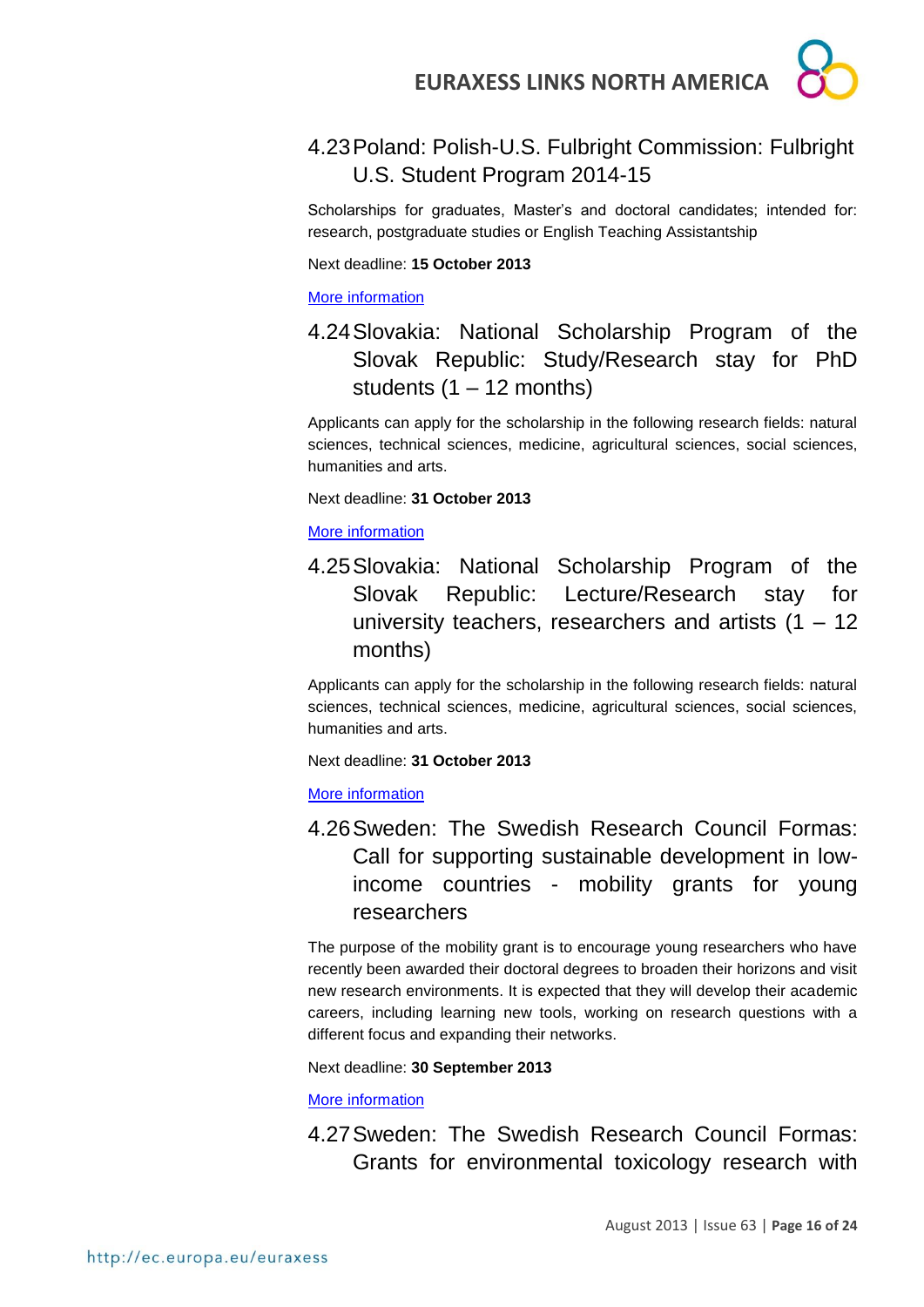

## activities in collaboration with the Swedish Toxicology Sciences Institute (SweTox)

Grants can be given to researchers at Swedish universities, university colleges or research institutes. The main applicant should have at least associate professor competence and experience from project and group management. Co-applicants must be senior researchers from more than one university, university college or research institute.

#### Next deadline: **1 October 2013**

#### [More information](http://www.formas.se/en/Financing/Calls-For-Proposals/Aktuella/Grants-for-environmental-toxicology-research-with-activities-in-collaboration-with-the-Swedish-Toxicology-Sciences-Institute-SweTox/)

## <span id="page-16-0"></span>4.28Sweden: Swedish Research Council: Calls for proposals

- Grants for Distinguished Professors (deadline: 10 September 2013)
- Grants for Distinguished Young Researchers (deadline: 10 September 2013)
- Doctoral program in ageing and health (deadline: 13 September 2013)
- Framework grant in ageing and health (deadline: 13 September 2013)
- Framework grant in infections and antibiotics (deadline: 13 September 2013)
- Doctoral program in infections and antibiotics (deadline: 13 September 2013)
- Framework grant in Nuclear Energy Research (deadline: 27 September 2013)

#### [More information](http://www.vr.se/inenglish/researchfunding/applyforgrants/callforproposals.4.ead945b11f699b5085800013700.html)

## <span id="page-16-1"></span>4.29Switzerland: Swiss National Science Foundation: International Exploratory Workshops

The International Exploratory Workshops of the Swiss National Science Foundation (SNSF) enable researchers working in Switzerland to organise workshops with partners from abroad. The workshops can last between two and five days. Up to 30 participants from different institutions can participate. However, the SNSF will fund a maximum of ten researchers. The seminar is to take place in Switzerland, but exceptions can be granted if justified.

#### Next deadline: **9 October 2013**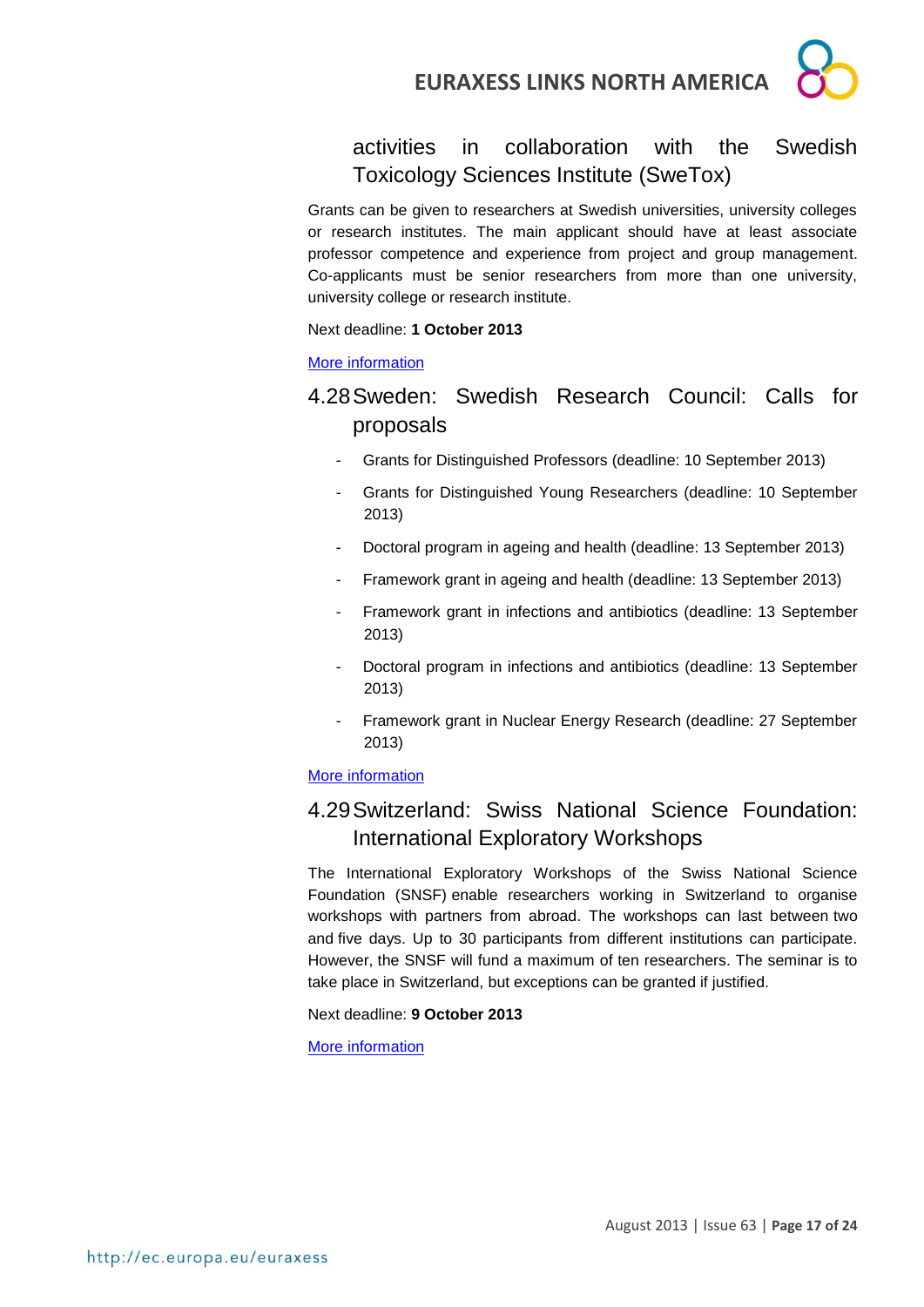

## <span id="page-17-0"></span>4.30Turkey: The Scientific and Technological Research Council of Turkey (TUBITAK): Research Fellowship Program for Foreign Citizens

The Scientific and Technological Research Council of Turkey (TÜBİTAK) grants fellowships for international highly qualified PhD students and young postdoctoral researchers to pursue their research in Turkey in the fields of Natural Sciences, Engineering and Technological Sciences, Medical Sciences, Agricultural Sciences, Social Sciences and Humanities.

Next deadline: **11 October 2013**

[More information](http://www.tubitak.gov.tr/en/content-scope-of-the-support)

## <span id="page-17-1"></span>4.31Turkey: TUBITAK: Fellowships for Visiting Scientists and Scientists on Sabbatical Leave

In order to contribute to the improvement of human resources and the research in Natural Sciences, Engineering and Technology, Medical Sciences, Social Sciences and Humanities (\*) at Universities, Research Institutions and Industry in TURKEY, the eminent scientists/researchers are supported to visit to Turkey by giving seminars/conferences/lectures, or doing R&D activities.

#### Next deadline: **last working day of each month**

[More information](http://www.tubitak.gov.tr/en/scholarship/postdoctoral/international-programmes/content-2221-fellowships-for-visiting-scientists-and-scientists-on-sabbatical-leave)

## <span id="page-17-2"></span>4.32UK: Biotechnology and Biological Sciences Research Council (BBSRC): David Phillips fellowships

Aimed at scientists who have demonstrated high potential and who wish to establish themselves as independent researchers.

Next deadline: **23 October 2013**

[More information](http://www.bbsrc.ac.uk/funding/fellowships/david-phillips.aspx)

## <span id="page-17-3"></span>4.33UK: Science and Technology Facilities Council (STFC): Ernest Rutherford Fellowship

The Ernest Rutherford Fellowship scheme was announced on 29 March 2011. The Fellowships will enable early career researchers with clear leadership potential to establish a strong, independent research programme. They will encourage talented researchers in UK universities to remain in the country and at the same time attract outstanding overseas researchers to the UK. This new scheme replaces and builds on STFC's Advanced Fellowship programme.

#### Next deadline: **26 September 2013**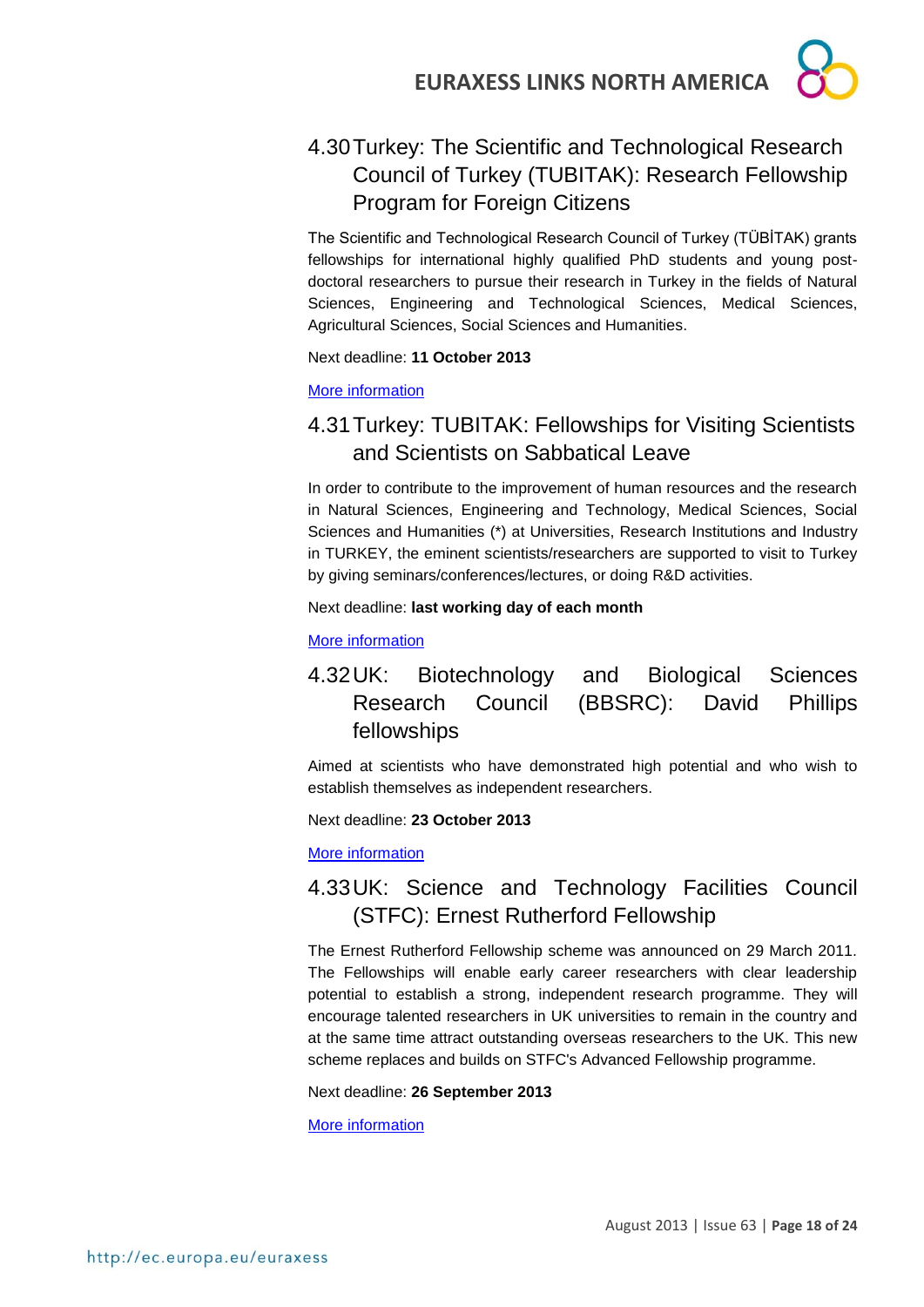

## <span id="page-18-0"></span>4.34UK: Science and Technology Facilities Council (STFC): Returner Fellowships

Returner Fellowships are additional fellowships on top of the normal Ernest Rutherford Fellowship awards that can be awarded to outstanding candidates returning from a career break or from working outside academic research.

Next deadline: **26 September 2013**

[More information](http://www.stfc.ac.uk/1828.aspx)

## <span id="page-18-1"></span>4.35UK: Natural Environment Research Council (NERC): Independent Research Fellowships

The new scheme is designed to develop scientific leadership among the most promising early-career environmental scientists, by giving all Fellows five years' support, which will allow them sufficient time to develop their research programmes, and to establish international recognition.

Next deadline: **1 October 2013**

#### [More information](http://www.nerc.ac.uk/funding/available/fellowships/irf.asp)

## <span id="page-18-2"></span>4.36UK: Wellcome Trust: Training Fellowhips in Public Health and Tropical Medicine

This scheme provides researchers from low- and middle-income countries who are at an early stage in the establishment of their research careers - with opportunities for research experience and high-quality research training in public health and tropical medicine. Research should be aimed at understanding and improving public health and diseases of local, national and global relevance.

Next deadline: **27 September 2013**

[More information](http://www.wellcome.ac.uk/Funding/Biomedical-science/Funding-schemes/Fellowships/Public-health-and-tropical-medicine/WTD025882.htm)

## <span id="page-18-3"></span>4.37UK: Wellcome Trust: Senior Fellowships in Public Health and Tropical Medicine

This fellowship is the most senior of a series of career awards aimed at building sustainable capacity in areas of research that have the potential for increasing health benefits for people and their livestock in low- and middle-income countries.

#### Next deadline: **20 September 2013**

[More information](http://www.wellcome.ac.uk/Funding/Biomedical-science/Funding-schemes/Fellowships/Public-health-and-tropical-medicine/WTD025884.htm)

## <span id="page-18-4"></span>4.38UK: Wellcome Trust: Intermediate Clinical Fellowships

This scheme is for medical, dental, veterinary or clinical psychology graduates who have had an outstanding start to their research career. It will enable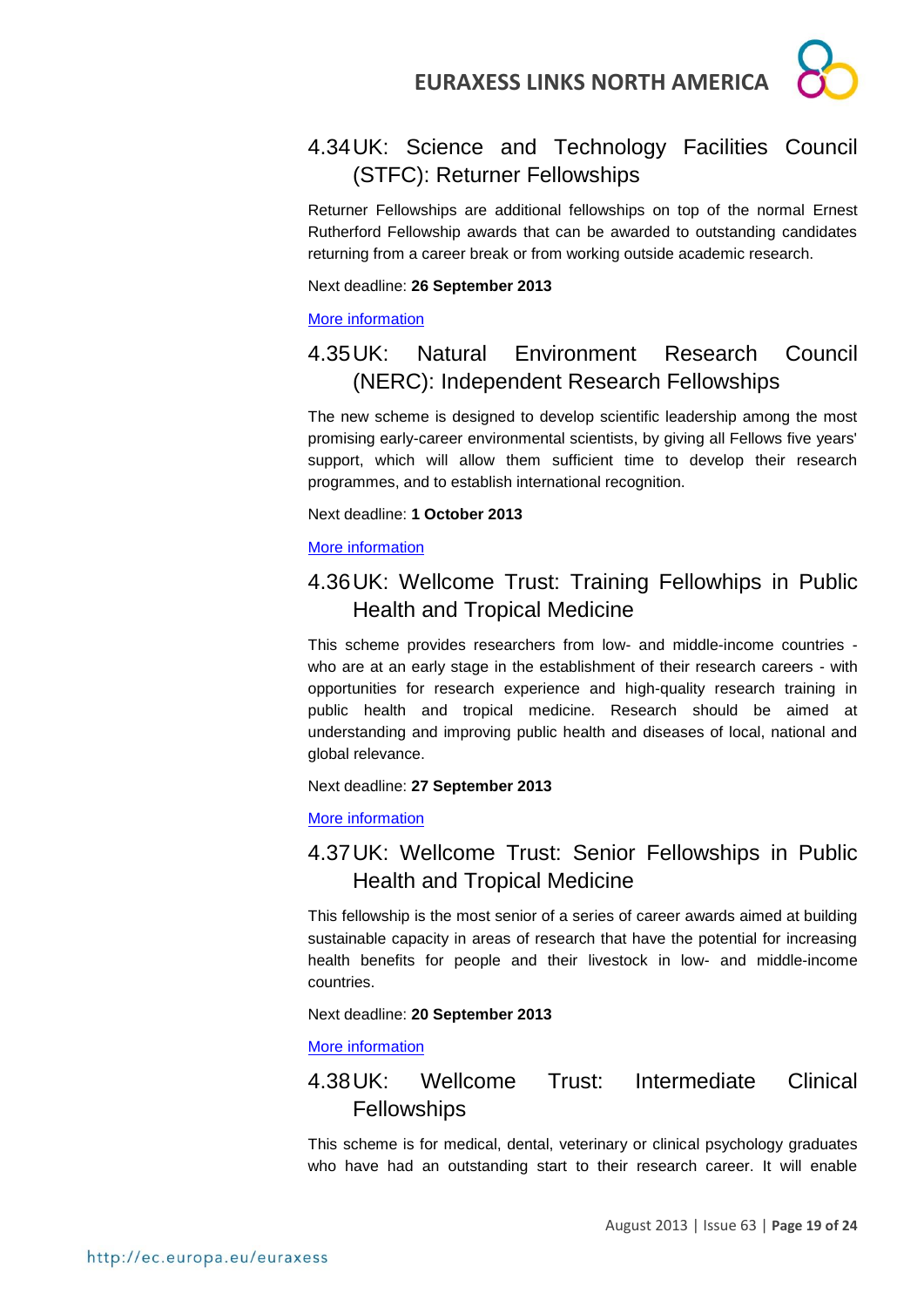successful candidates to continue their research interests at a postdoctoral level in an appropriate unit or clinical research facility.

Next deadline: **4 October 2013**

[More information](http://www.wellcome.ac.uk/Funding/Biomedical-science/Funding-schemes/Fellowships/Clinical-fellowships/WTD004402.htm)

## <span id="page-19-0"></span>4.39UK: Wellcome Trust: Senior Research Fellowships in Basic Biomedical Sciences

This scheme provides support for outstanding postdoctoral scientists based in academic institutions in the UK and Republic of Ireland (RoI). Candidates are expected to have an excellent track record in their scientific field and be able to demonstrate their ability to carry out independent research.

Next deadline: **20 September 2013**

[More information](http://www.wellcome.ac.uk/Funding/Biomedical-science/Funding-schemes/Fellowships/Basic-biomedical-fellowships/WTD004442.htm)

## <span id="page-19-1"></span>4.40UK: Wellcome Trust: Senior Research Fellowships in Clinical Science

This scheme provides support for clinical investigators to further develop their research potential and to establish themselves as leading investigators in clinical academic medicine.

Next deadline: **20 September 2013**

[More information](http://www.wellcome.ac.uk/Funding/Biomedical-science/Funding-schemes/Fellowships/Clinical-fellowships/WTD004445.htm)

## <span id="page-19-2"></span>4.41UK: Wellcome Trust: Sir Henry Wellcome Postdoctoral Fellowships

This fellowship provides a unique opportunity for the most promising newly qualified postdoctoral researchers to make an early start in developing their independent research careers, working in the best laboratories in the UK and overseas.

Next deadline: **27 September 2013**

[More information](http://www.wellcome.ac.uk/Funding/Biomedical-science/Funding-schemes/Fellowships/Basic-biomedical-fellowships/WTX033549.htm)

## <span id="page-19-3"></span>4.42UK: Wellcome Trust: Career Re-entry Fellowships

This scheme is for postdoctoral scientists who have recently decided to recommence a scientific research career after a continuous break of at least two years. It gives such scientists the opportunity to return to high-quality research, with the potential to undertake refresher or further training.

Next deadline: **27 September 2013**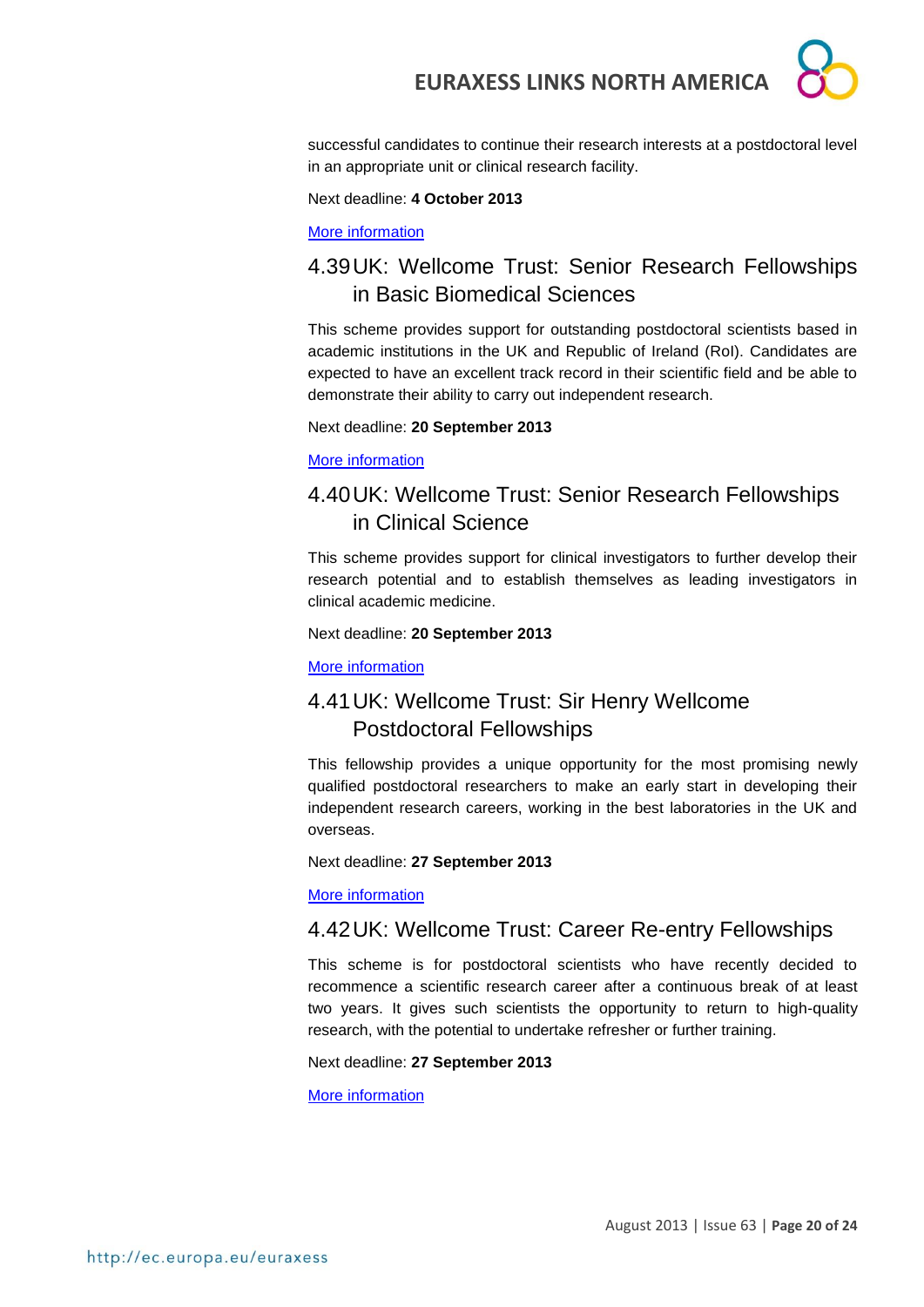# <span id="page-20-0"></span>**5 Jobs**

## <span id="page-20-1"></span>5.1 EURAXESS Portal

The EURAXESS portal provides links to information helpful for researchers' international mobility.

For research careers and information on career and grant opportunities in science and technology in European countries, visit the **EURAXESS** Jobs website. You will find over 8000 open positions in different research fields available each day.

For access to a network of Service Centers across Europe and Associated Countries providing free of charge assistance to all researchers, visit [EURAXESS Services.](http://ec.europa.eu/euraxess/index.cfm/services/index) Services include information on entry conditions for non-European citizens, accommodation, taxes, social security, schools for children, etc.

For information about researchers' and employers' rights and obligations, visit [EURAXESS Rights.](http://ec.europa.eu/euraxess/index.cfm/rights/index) You will find out which research organizations signed the Charter and the Code and also more about the social security and pension regulations at the EU and member states' level.

For information about networks of European and non-European researchers in North America, India, China, Japan, ASEAN and Brazil, visit [EURAXESS Links.](http://ec.europa.eu/euraxess/index.cfm/links/index/)

[Online Jobs and Fellowships](http://ec.europa.eu/euraxess/index.cfm/links/eurRes/north_america) on the EURAXESS Links North America website. Research organisations (public and private) can upload their job vacancies located in Canada and the US. It is free of charge.

## <span id="page-20-2"></span>5.2 Other Research Career Sites

<span id="page-20-3"></span>5.2.1 USA

[Science careers from the Science journal](http://sciencecareers.sciencemag.org/)

The Chronicle of Higher Education Careers Service:<http://chronicle.com/jobs/>

[W. F. Albright Institute of Archeological Research](http://www.aiar.org/fellowships.html#list)

The Albright annually provides up to \$325,000 in fellowships and awards to 32 recipients. In addition, 32 Associate Fellows including Senior, Post-Doctoral, and Research Fellows receive funding from other sources.

Next deadline: **1 October 2013**

<span id="page-20-4"></span>5.2.2 Canada

Career opportunities in Canada: [National Research Council Canada](http://www.nrc-cnrc.gc.ca/eng/careers/index.html)

and

[ERA-Can](http://www.era-can.ca/en/Opportunities_In_Canadian_Programs_22/Opportunities_In_Canadian_Programs_10) project (EU-Canada Science and Technology Cooperation)

<span id="page-20-5"></span>5.2.3 Europe

Find A Postdoc:<http://www.findapostdoc.com/>

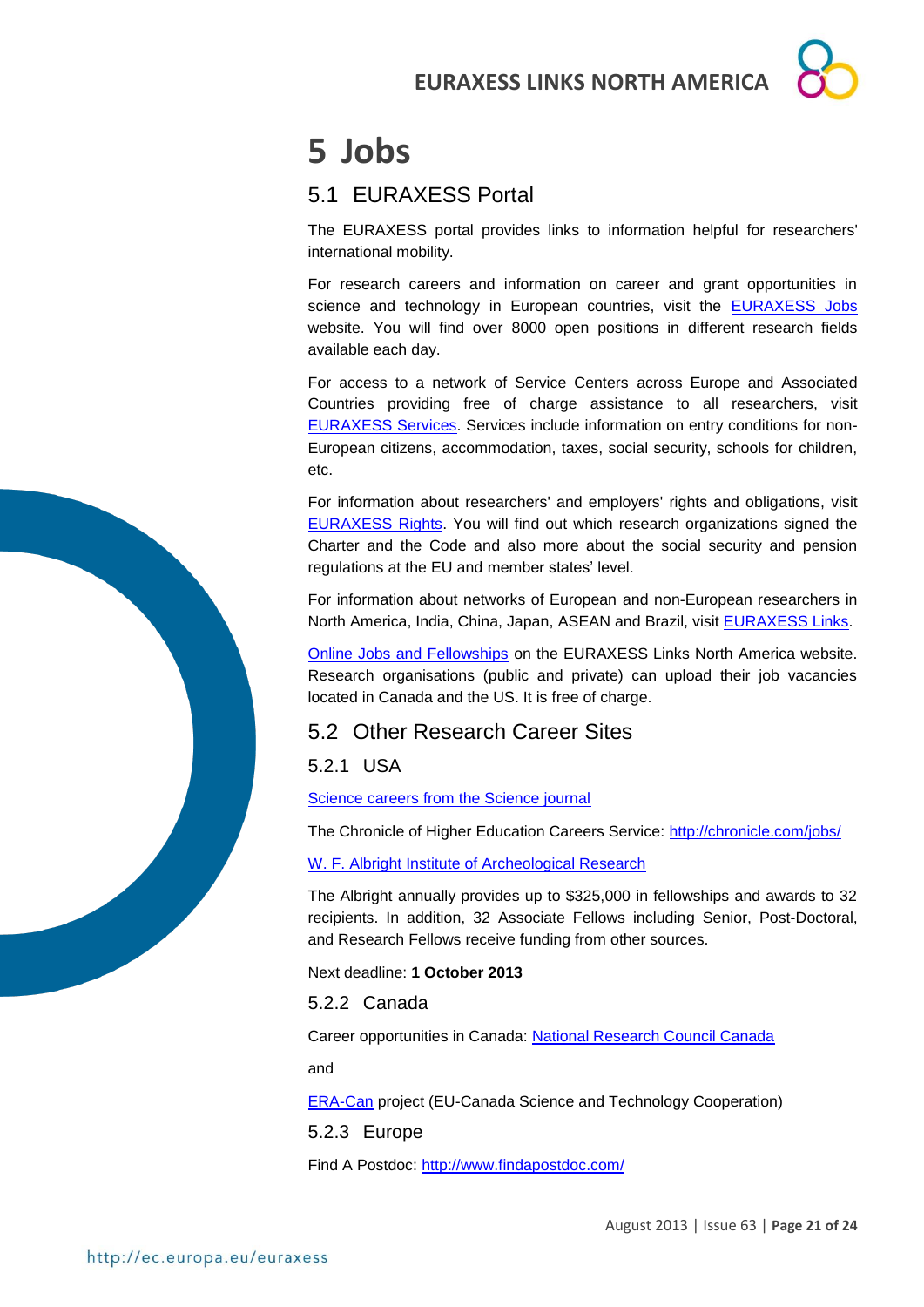Find Scholarships in Europe:<http://www.scholarshipportal.eu/>

Find PhDs in Europe:<http://www.phdportal.eu/>

Career.edu:<http://www.career.edu/index.php>

Academic Jobs EU: [http://www.academicjobseu.com](http://www.academicjobseu.com/)

Euro Science Jobs:<http://www.eurosciencejobs.com/>

The European Job Mobility Portal:<http://ec.europa.eu/eures/home.jsp?lang=en>

European Personnel Selection Office (EPSO): [http://europa.eu/epso/index\\_en.htm](http://europa.eu/epso/index_en.htm)

European Personnel Selection Office (EPSO), Non-permanent Posts: [http://europa.eu/epso/apply/today/temporary\\_en.htm](http://europa.eu/epso/apply/today/temporary_en.htm)

EMBO Excellence in Life Sciences: [EMBO](http://www.embo.org/)

EuroBrussels:<http://www.eurobrussels.com/>

Jobs at ITER:<http://www.iter.org/jobs>

Nature.jobs:<http://www.nature.com/naturejobs/index.html>

Jobs.ac.uk: [www.jobs.ac.uk](http://www.jobs.ac.uk/)

Research Jobs in the Netherlands:<http://www.academictransfer.org/>

[Research Jobs in Germany](http://www.germaninnovation.org/resources/faculty-and-researchers)

Scholarship Database of the German Academic Exchange Service (DAAD): <http://www.research-in-germany.de/44094/daad-funding-database.html>

Max-Planck Job offers:<http://www.mpg.de/jobboard>

Brainpower Austria:<http://www.brainpower-austria.at/>

Talent Scotland: [http://www.talentscotland.com](http://www.talentscotland.com/)

Elsevier Jobs:<http://www.recruitment.elsevier.com/register/default.aspx>

Job vacancies in Poland: [http://www.nauka.gov.pl/ministry/job-vacancies-in](http://www.nauka.gov.pl/ministry/job-vacancies-in-poland/)[poland/](http://www.nauka.gov.pl/ministry/job-vacancies-in-poland/)

# <span id="page-21-0"></span>**6 Events**

#### <span id="page-21-1"></span>6.1 Europe: Forthcoming events

| <b>Event</b>                                                                                     | When                   | <b>Where</b>   | <b>Organized by</b>                                     | Link to the<br>event |
|--------------------------------------------------------------------------------------------------|------------------------|----------------|---------------------------------------------------------|----------------------|
| Industrial Biotechnology<br>in Poland. Identifying<br><b>Hurdles and</b><br><b>Opportunities</b> | 19<br>September        | Łódź, Poland   | <b>BIO-TIC consortium</b>                               | Link                 |
| 4th European<br>Conference on                                                                    | $26 - 27$<br>September | Seville, Spain | Commission's<br>European<br>Research<br>Centre<br>Joint | Link                 |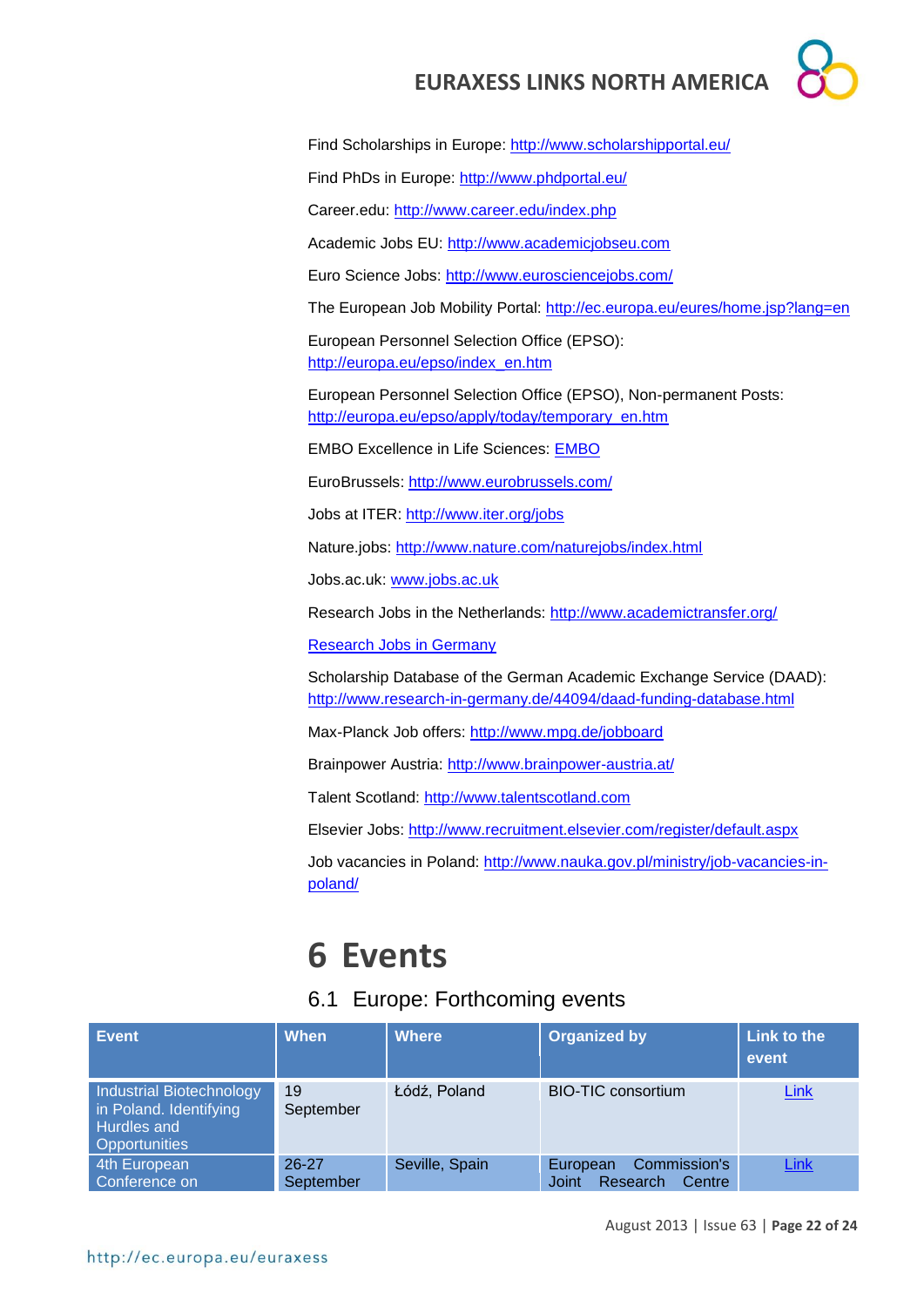

| Corporate R&D and<br>Innovation (CONCORDi-<br>2013)                                                                            |                                |                            | (JRC)                                                                                        |             |
|--------------------------------------------------------------------------------------------------------------------------------|--------------------------------|----------------------------|----------------------------------------------------------------------------------------------|-------------|
| 11th conference on<br><b>Computational Methods</b><br>in Systems Biology<br>(CMSB 2013)                                        | $23 - 25$<br>September         | Klosterneuburg,<br>Austria | <b>IST Austria</b>                                                                           | <b>Link</b> |
| VAMP workshop -<br>deployment of identity<br>management and<br>collaboration tools within<br>the research community            | 30<br>September -<br>1 October | Helsinki, Finland          | <b>TERENA and SURFnet</b>                                                                    | Link        |
| <b>International Conference</b><br>on Advanced Research<br>in Virtual and Rapid<br>Prototyping (VRAP<br>2013)                  | 1-5 October                    | Leiria, Portugal           | Center<br>for<br>Rapid<br>and<br>Sustainable<br>Product<br>Development                       | Link        |
| Defining the future of<br>Biotechnology research<br>in the EU                                                                  | 3 October                      | Helsinki, Finland          | <b>BIO-TIC consortium</b>                                                                    | Link        |
| <b>Fifth International</b><br>Conference on<br>Environmental, Industrial<br>and Applied<br>Microbiology -<br>BioMicroWorld2013 | 2-4 October                    | Madrid, Spain              | <b>FORMATEX</b><br>Research<br>Center                                                        | Link        |
| Science for the<br><b>Environment 2013</b>                                                                                     | 3-4 October                    | Aarhus, Denmark            | Aarhus University and the<br>Partnership for European<br>Environmental<br>Research<br>(PEER) | Link        |

## <span id="page-22-0"></span>6.2 North America: Forthcoming events

| <b>Event</b>                                                                                     | <b>When</b>                | <b>Where</b>                                           | <b>Organized by</b>                                                                | <b>Link to the</b><br>event |
|--------------------------------------------------------------------------------------------------|----------------------------|--------------------------------------------------------|------------------------------------------------------------------------------------|-----------------------------|
| <b>ICCE 2013: International</b><br><b>Conference &amp; Exhibition</b><br>on Clean Energy         | $9 - 11$<br>September      | Ottawa, ON, CAN                                        | International Academy<br>οf<br><b>Minerals</b><br>&<br>Energy,<br><b>Materials</b> | Link                        |
| 53rd Interscience<br>Conference on<br><b>Antimicrobial Agents</b><br>and Chemotherapy<br>(ICAAC) | $10 - 13$<br>September     | Colorado<br>Convention<br>Center in Denver,<br>CO, USA | American<br>Society<br>for<br>Microbiology                                         | Link                        |
| 246th ACS National<br><b>Meeting &amp; Exposition</b>                                            | September<br>-8<br>12      | IN.<br>Indianapolis,<br><b>USA</b>                     | Chemical<br>American<br>Society                                                    | <b>Link</b>                 |
| <b>AIAA SPACE 2013</b><br>Conference &<br><b>Exposition</b>                                      | $10 - 12$<br>September     | Diego,<br>CA,<br>San<br><b>USA</b>                     | The American Institute of<br>Aeronautics<br>and<br>Astronautics                    | Link                        |
| <b>The Science of Science</b><br><b>Communication II</b>                                         | $23 - 25$<br>September     | Washington,<br>DC,<br><b>USA</b>                       | <b>National</b><br>of<br>Academy<br><b>Sciences</b>                                | Link                        |
| <b>AAAR 32nd Annual</b><br>Conference                                                            | September 30-<br>October 4 | Portland,<br>OR.<br><b>USA</b>                         | American Association for<br>Aerosol Research                                       | Link                        |
| <b>ASCE 143rd Annual</b><br><b>Civil Engineering</b>                                             | 10-12 October              | Charlotte,<br>NC,<br><b>USA</b>                        | ASCE 143rd Annual Civil<br><b>Engineering Conference</b>                           | Link                        |